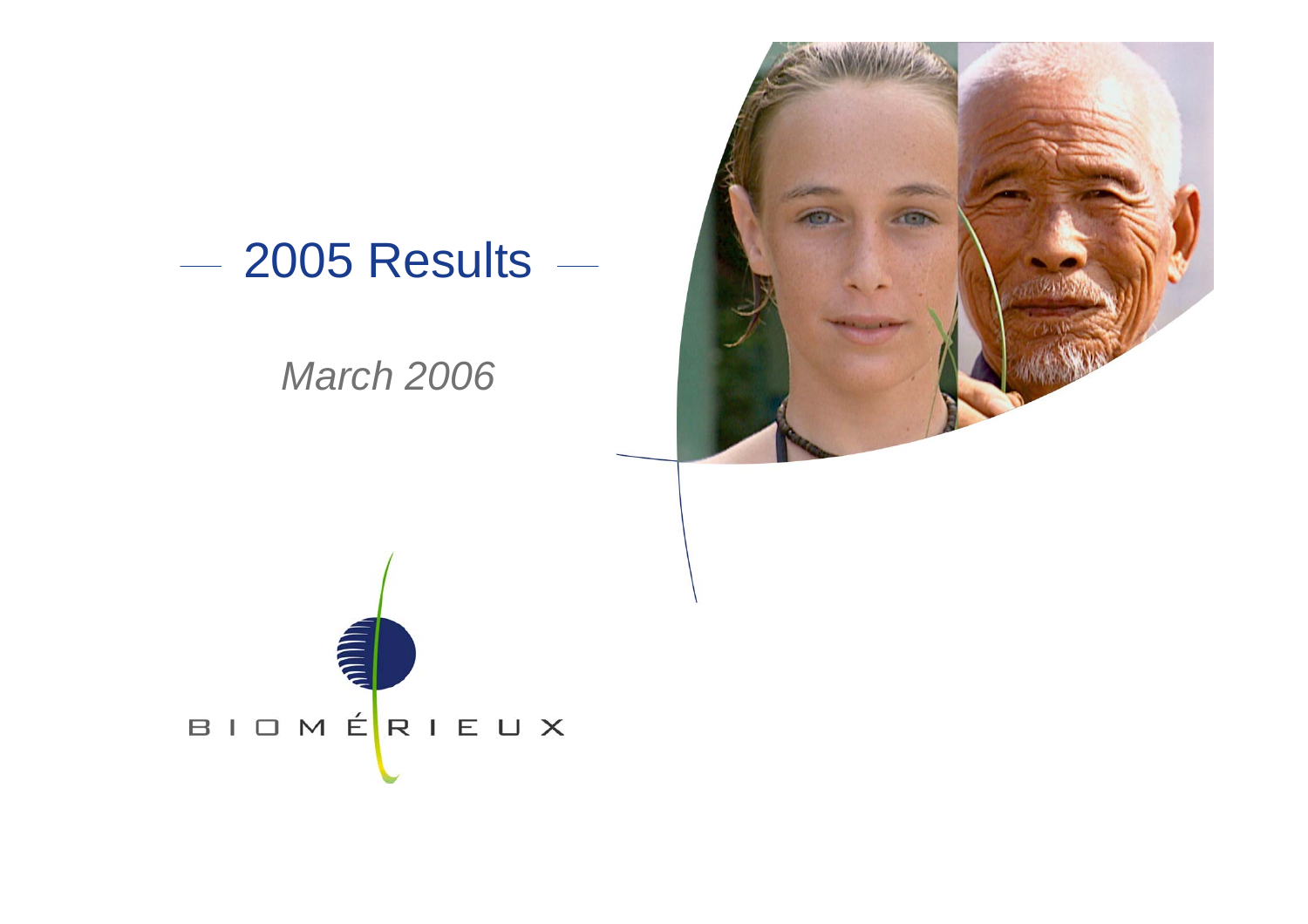#### Disclaimer

This presentation contains forecasts or estimates on trends and/or objectives. They are subject to various uncertainties and risks such as, but not limited to, the commercial success of products, fluctuations in currency exchange rates, reforms of health insurances or changes of governmental regulations for the products, the competition. Other risks and uncertainties are referred to in the Reference Document registered with the "Autorité des Marchés Financiers". Accordingly, the company cannot give any assurance nor make any representation as to whether the objectives or trends will be achieved. The statements contained in the present presentation shall only apply as at the date of the present presentation. The company does not commit nor undertake to update or otherwise revise such information.

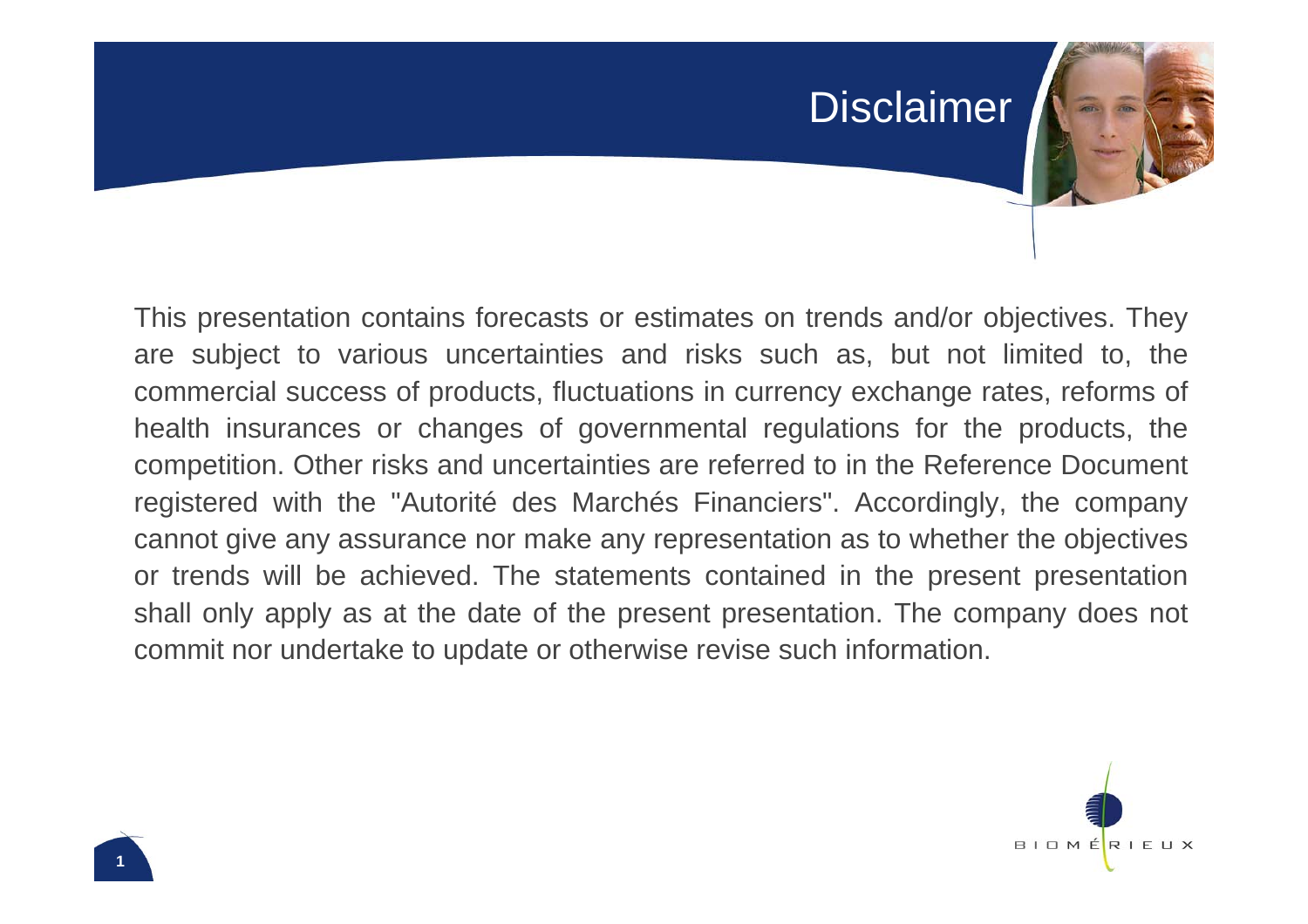#### Outline



#### $\blacktriangleright$ Introduction

Another Year of Growth

Financial Review

Outlook for 2006

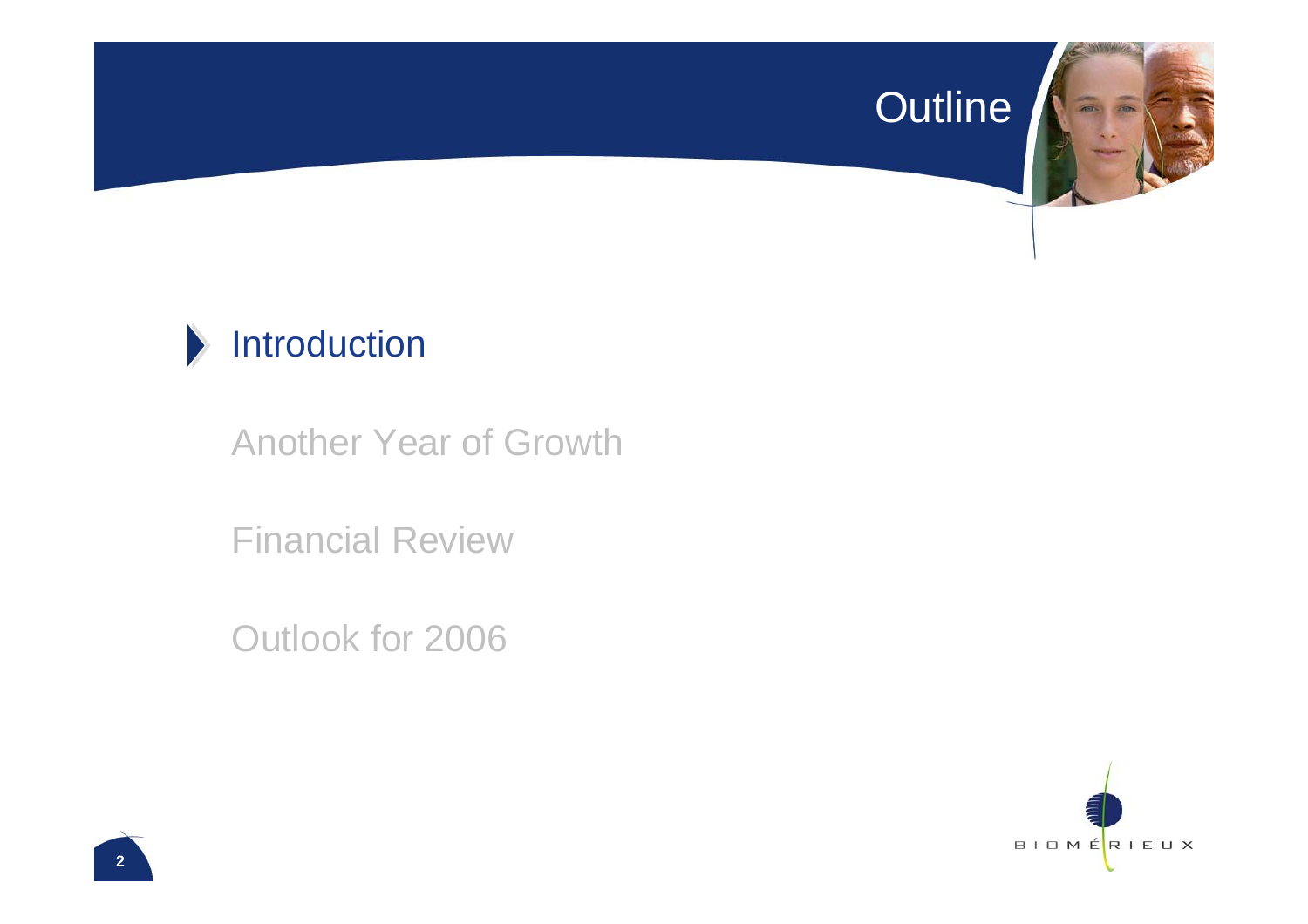#### Outline



#### Introduction



#### Another Year of Growth

- $\triangleright$  Business review
	- Launches Other events

Financial Review

Outlook for 2006

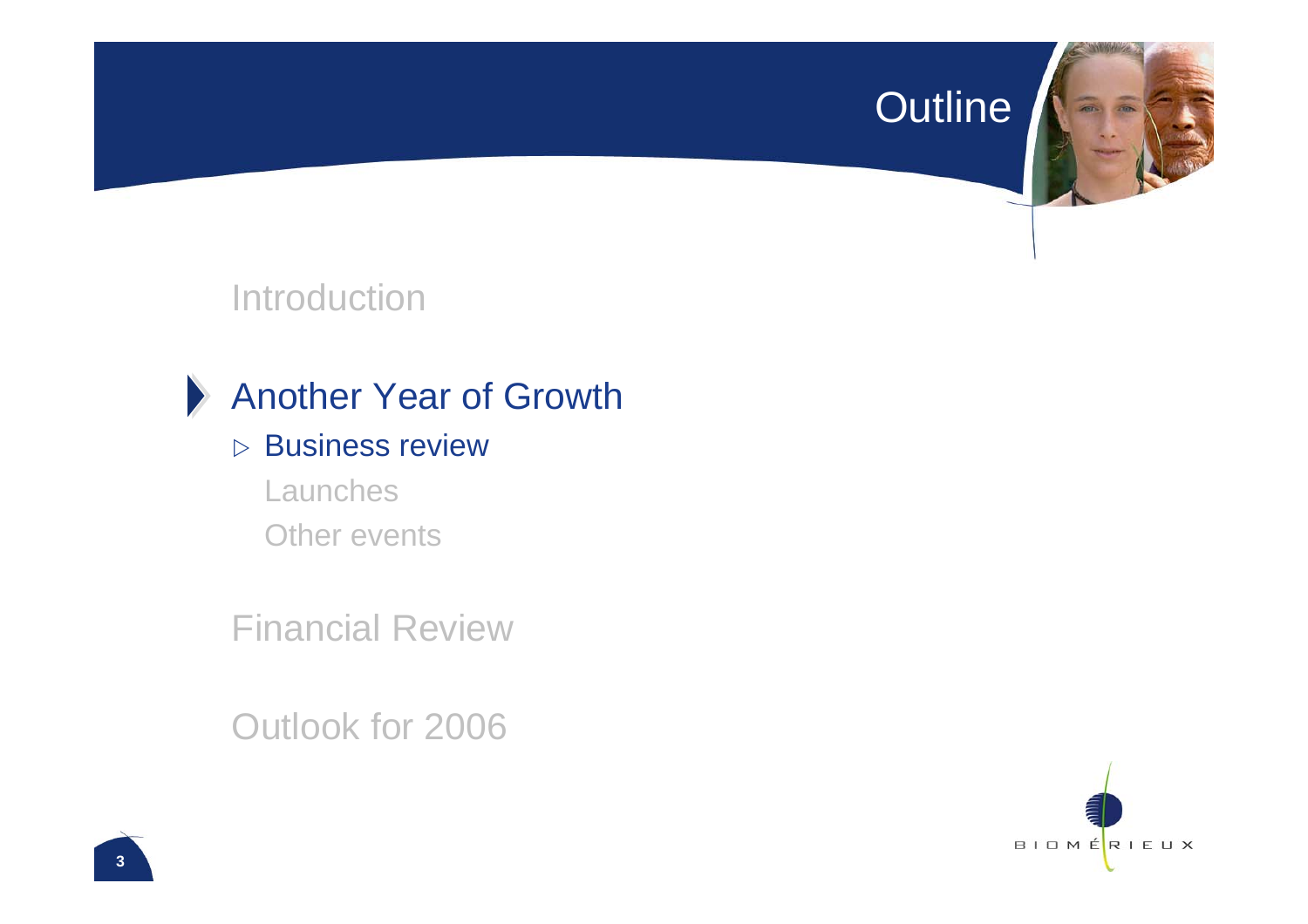### Another year of growth

 $\blacktriangleright$ Sales **up 5.7%\***

#### $\blacktriangleright$ Successful launch of new platforms:

- $\triangleright$  VITEK®2 Compact
- $\triangleright$  easyMAG™
- $\triangleright$  TEMPO®

#### $\blacktriangleright$ New improvement in earnings:

- ▷ Operating income before non recurring items u**p 3.4%**
- **▷ Operating income up 7.3%**
- $\triangleright$  Net income **up 13%**

#### $\blacktriangleright$ Ongoing investment programs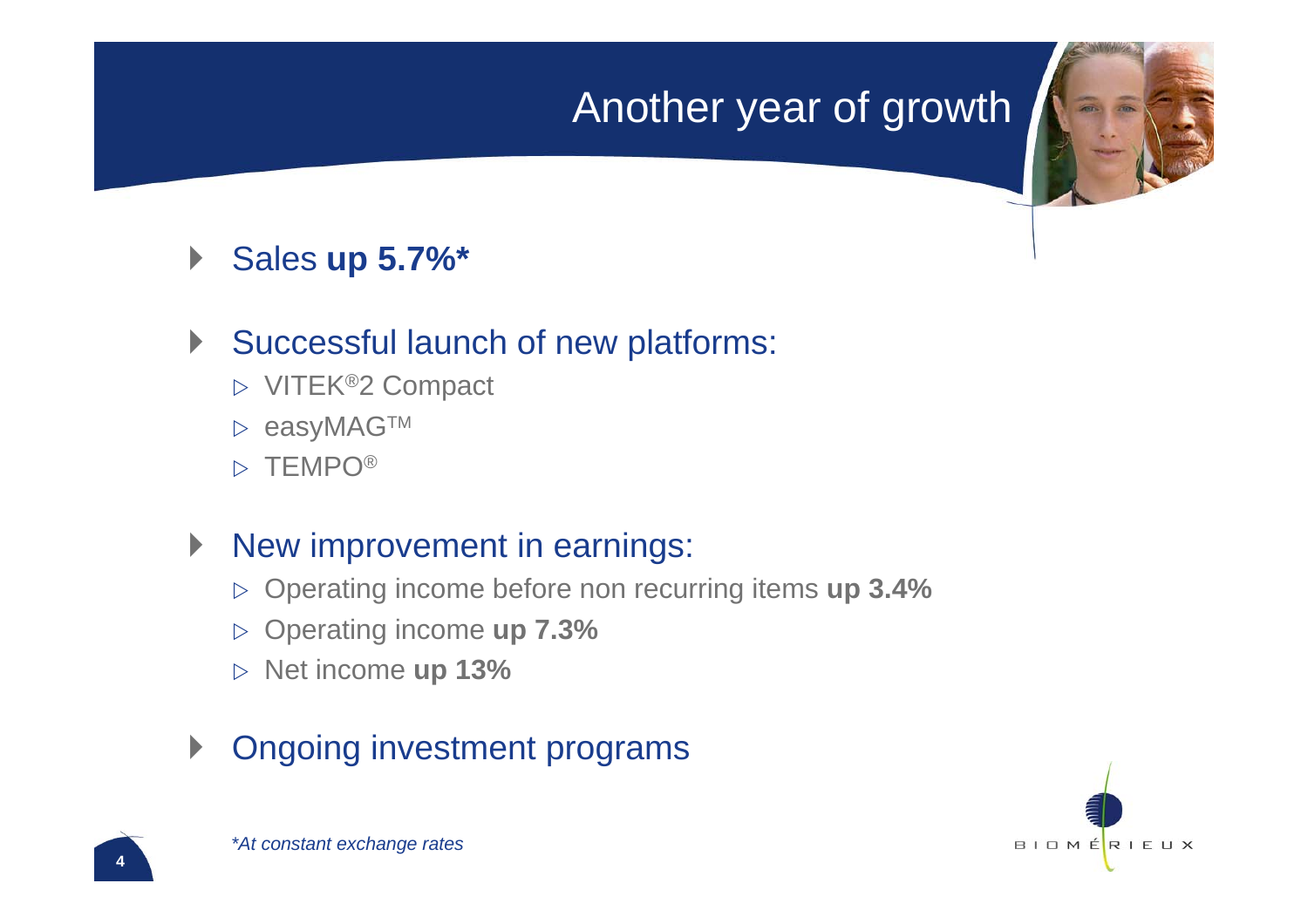## A changing environment



- $\blacktriangleright$  Increasingly important role for IVD in meeting public health challenges
- $\blacktriangleright$ Heightened competition
- $\blacktriangleright$ Problems confronting the food industry
- $\blacktriangleright$ Stricter regulatory requirements
- $\blacktriangleright$ Raw material costs
- $\blacktriangleright$ Rapid growth in China and India

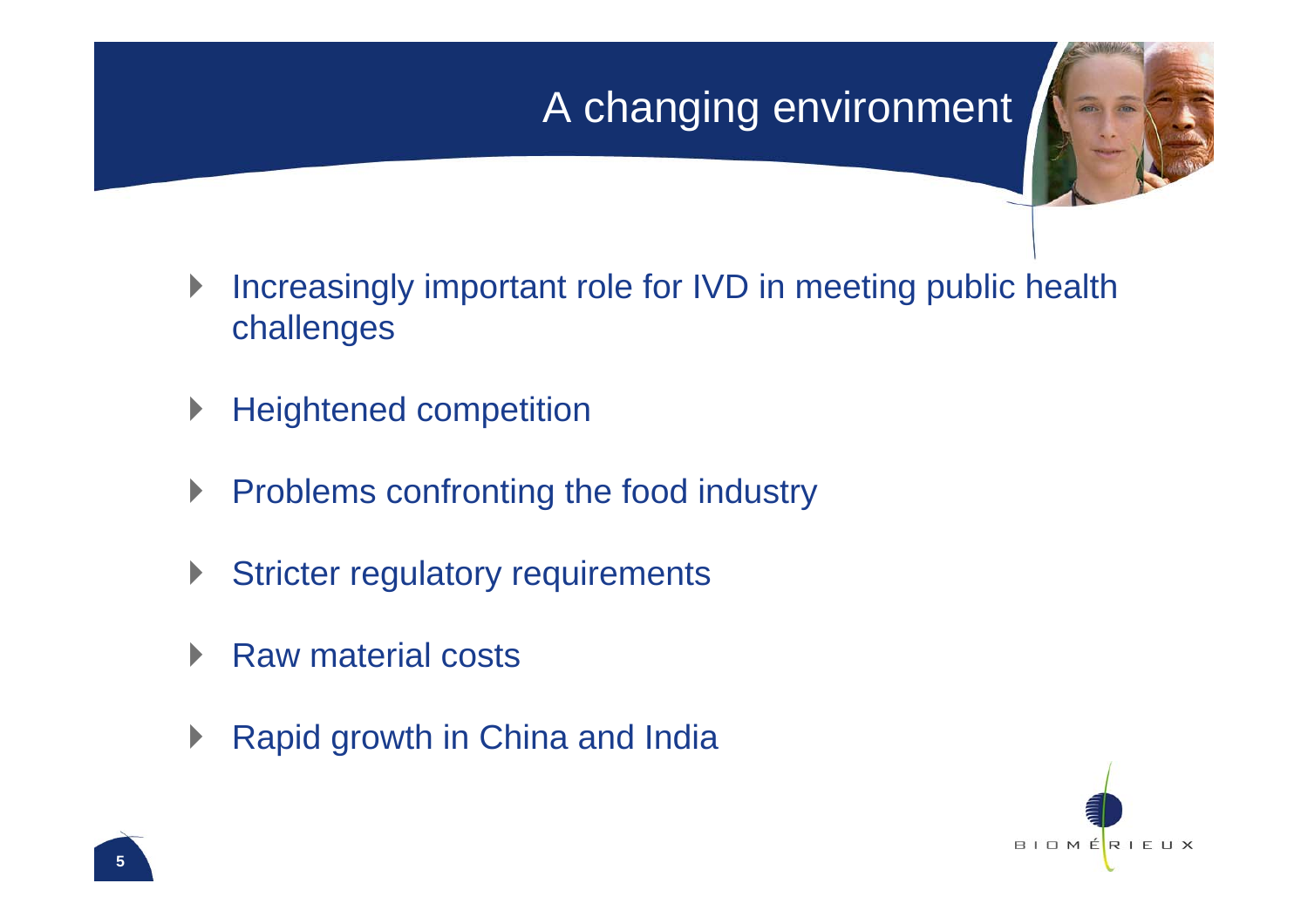## Solid performance by the main product ranges

**Strategic ranges:** *up 7.7%*



#### Clinical applications: €866m *up 5.3%*

 $\triangleright$ Bacteriology:

 $\blacktriangleright$ 

- $\triangleright$ Immunoassays (VIDAS): €235m *up 2.6%*
- $\triangleright$ Molecular biology:

| ≋476m          | up 10%      |
|----------------|-------------|
| £235m          | up 2.6%     |
| $\epsilon$ 27m | $\mu$ 10.8% |

#### $\blacktriangleright$ Industrial applications: €128m *up 8.3%*



**Other ranges:** *down 6.0%*

**Bacteriology Immunoassays (VIDAS)**

**Industry Molecular biology Department** 

*Growth rates calculated at constant exchange rates*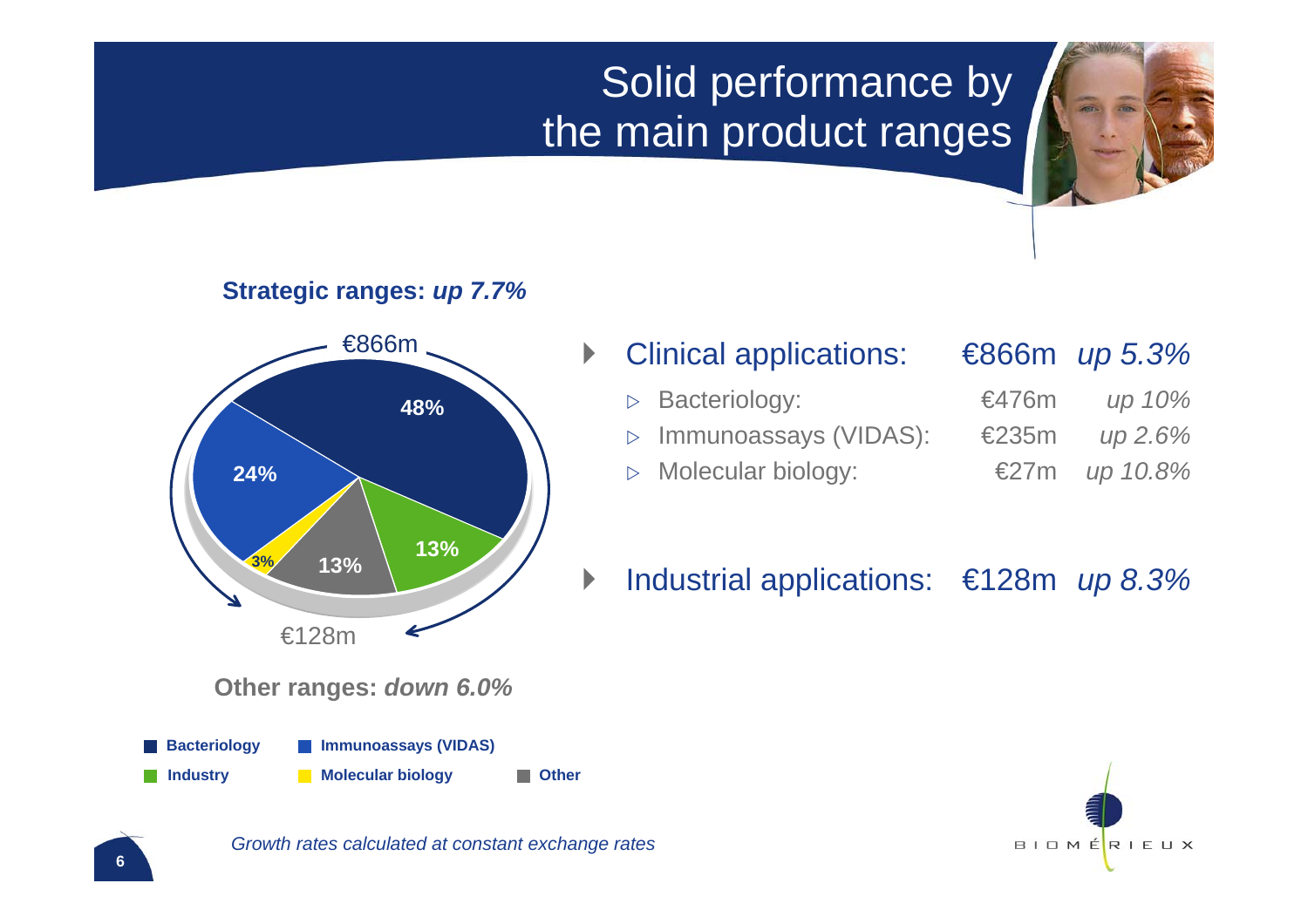### **Sharp growth in** Europe and Asia-Pacific



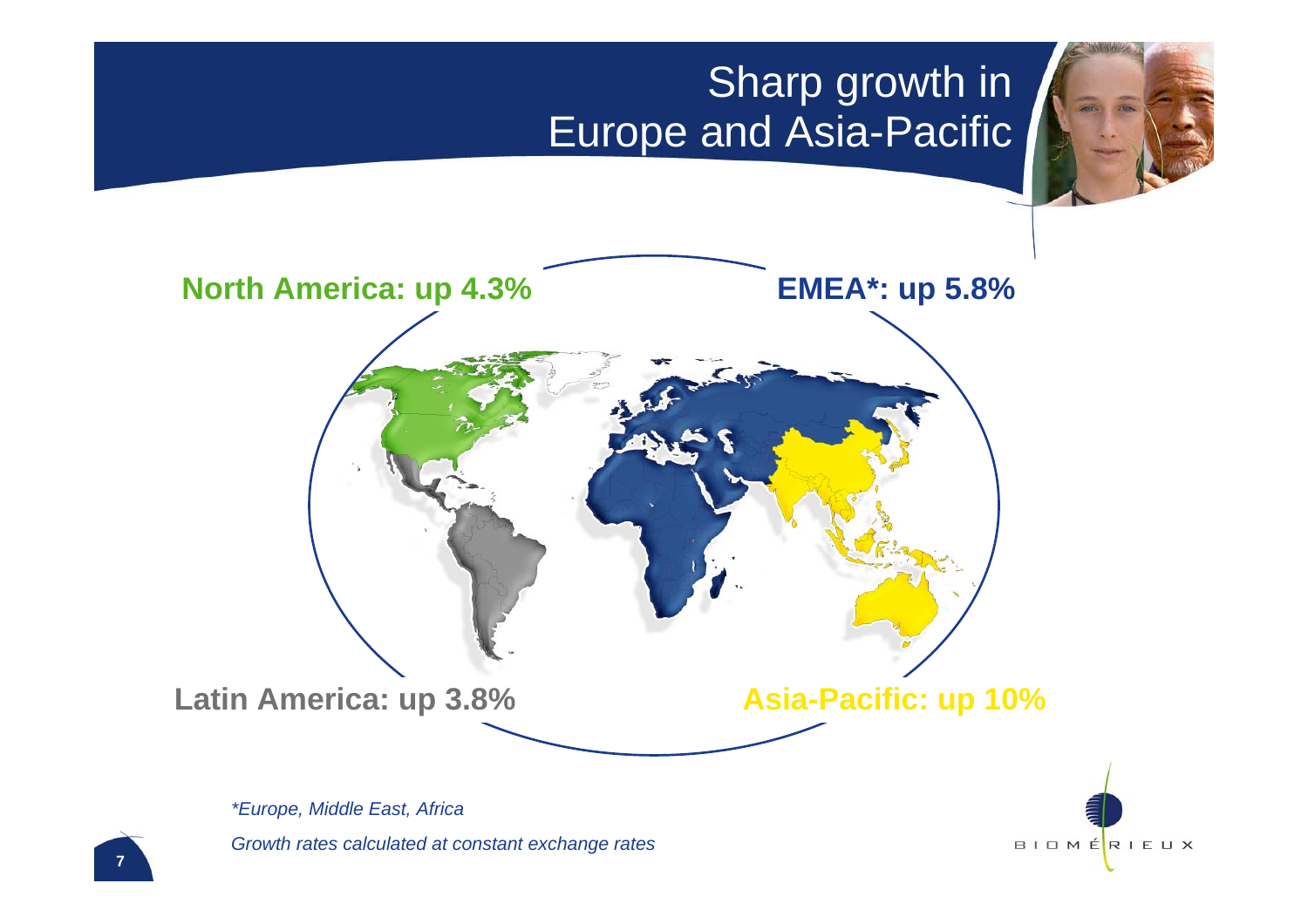## Sales in Europe up 5.8%



- $\blacktriangleright$ Growth outside France up 6.7%
- $\blacktriangleright$  Clinical bacteriology up 10.5%
	- $\triangleright$  Success of the VITEK®2 Compact
	- $\triangleright$  Success of the BacT/ALERT® range
- $\blacktriangleright$  Stable immunoassays:
	- $\triangleright$  Fiercer competition in the VIDAS® range (routine tests)
- $\blacktriangleright$ Molecular biology up 19%
- $\blacktriangleright$ Industrial applications up 10%
- $\blacktriangleright$ Creation of two new subsidiaries in Hungary and the Czech Republic
- $\blacktriangleright$ Installation of healthcare cost management systems



*Growth rates calculated at constant exchange rates*



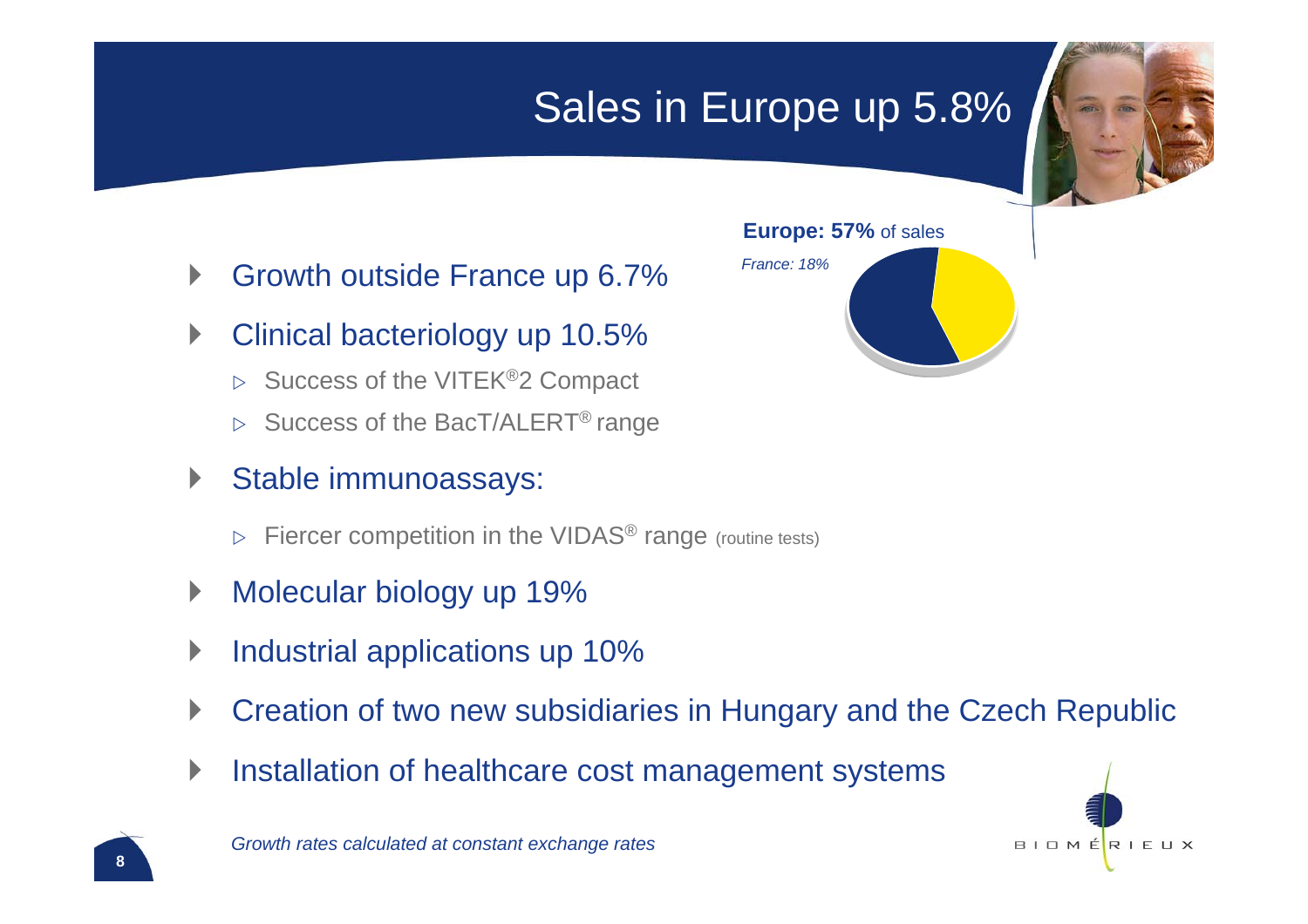Installation of DRG: Germany



#### *Sales - Germany*



- $\blacktriangleright$  Introduction of Diagnosis Related Groups (DRG) in 2003
- $\blacktriangleright$  Obligation to deliver results within 48 hours to be reimbursed
- $\blacktriangleright$  Bacteriological tests administered when patients admitted to hospital
- $\blacktriangleright$  As a result, growth in the microbiology market

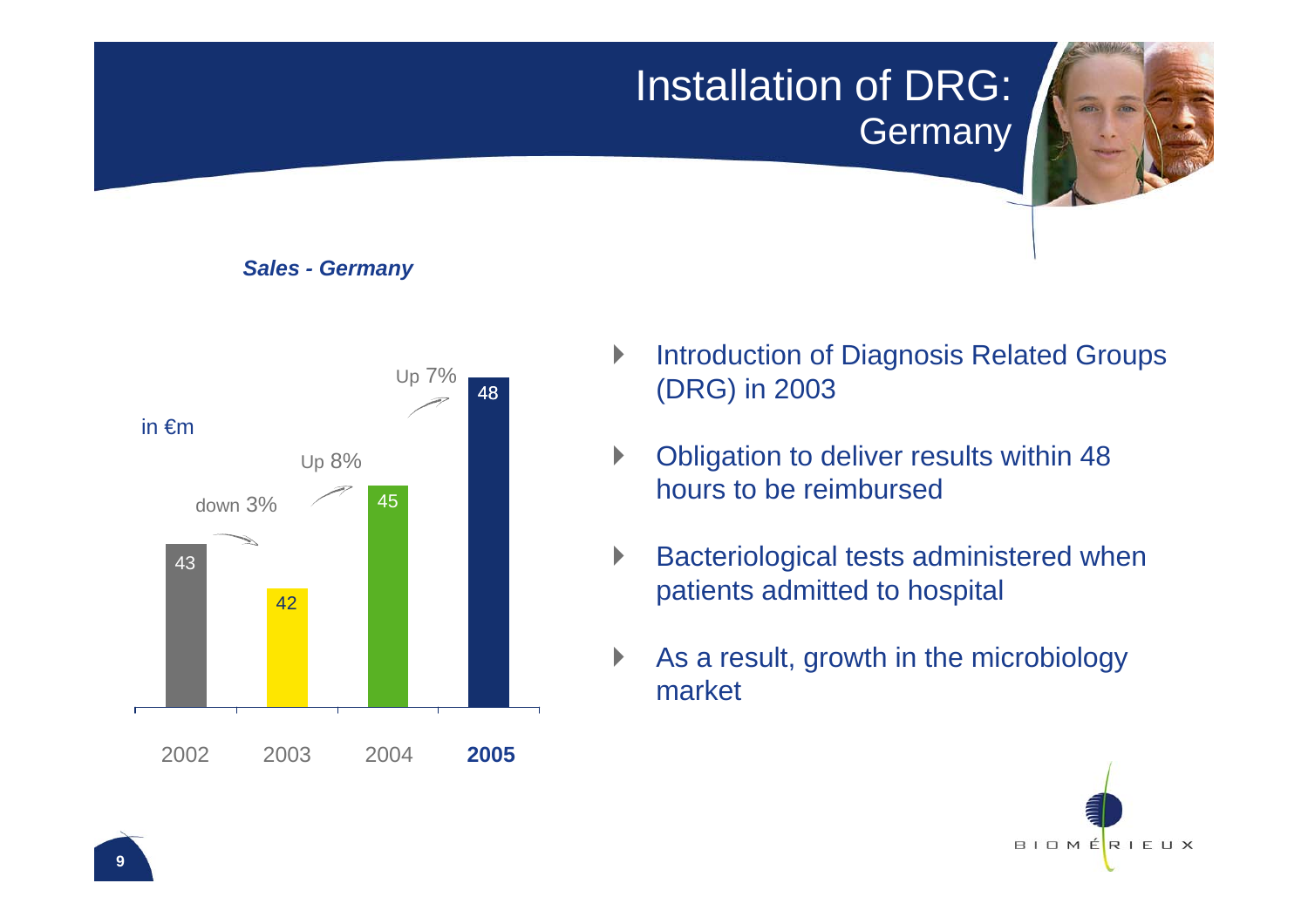## Sales in North America up 4.3%



**North America: 26%** of sales

#### $\blacktriangleright$ Clinical bacteriology up 8%

- $\triangleright$  BacT/ALERT®
- $\triangleright$  Second-half launch of VITEK®2 Compact
- $\blacktriangleright$  Fast 13% growth in the VIDAS® range  $\triangleright$  Emergency Rooms and Physician Office Labs (POL)
- $\blacktriangleright$  Industrial applications up 7.3%, excluding the impact of prior-year comparatives

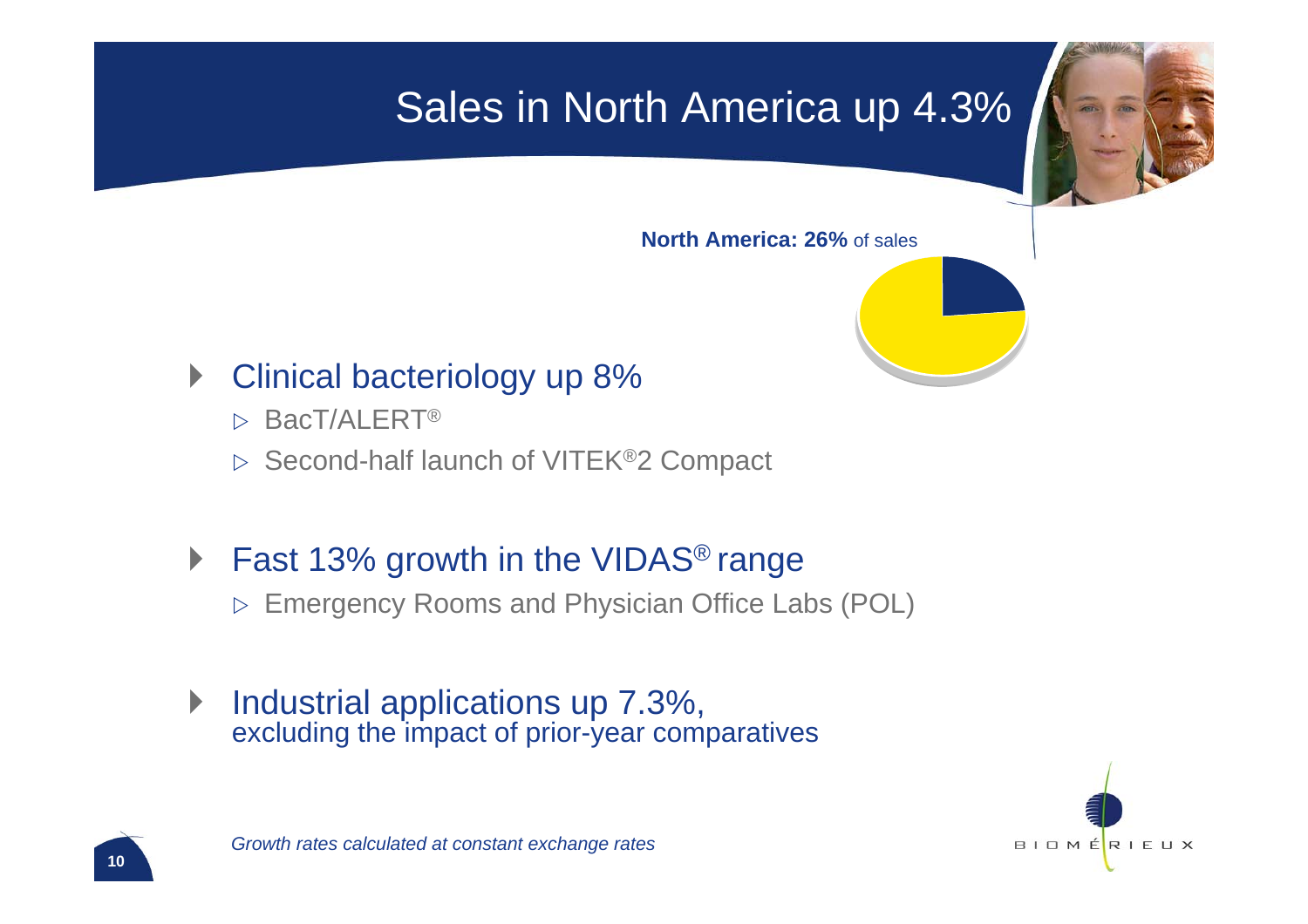## Sales in Asia-Pacific up 10%



**Asia-Pacific: 11%** of sales

- **Clinical bacteriology up 11%** 
	- $\triangleright$  VITEK<sup>®</sup> ranges
	- $\triangleright$  BacT/ALERT®
- $\blacktriangleright$ Industrial applications up 19%
- $\blacktriangleright$  China, South Korea, India and Thailand:
	- $\triangleright$  Sales increases of more than 20%
- $\blacktriangleright$ Hong Kong-based subsidiary transferred to Shanghai

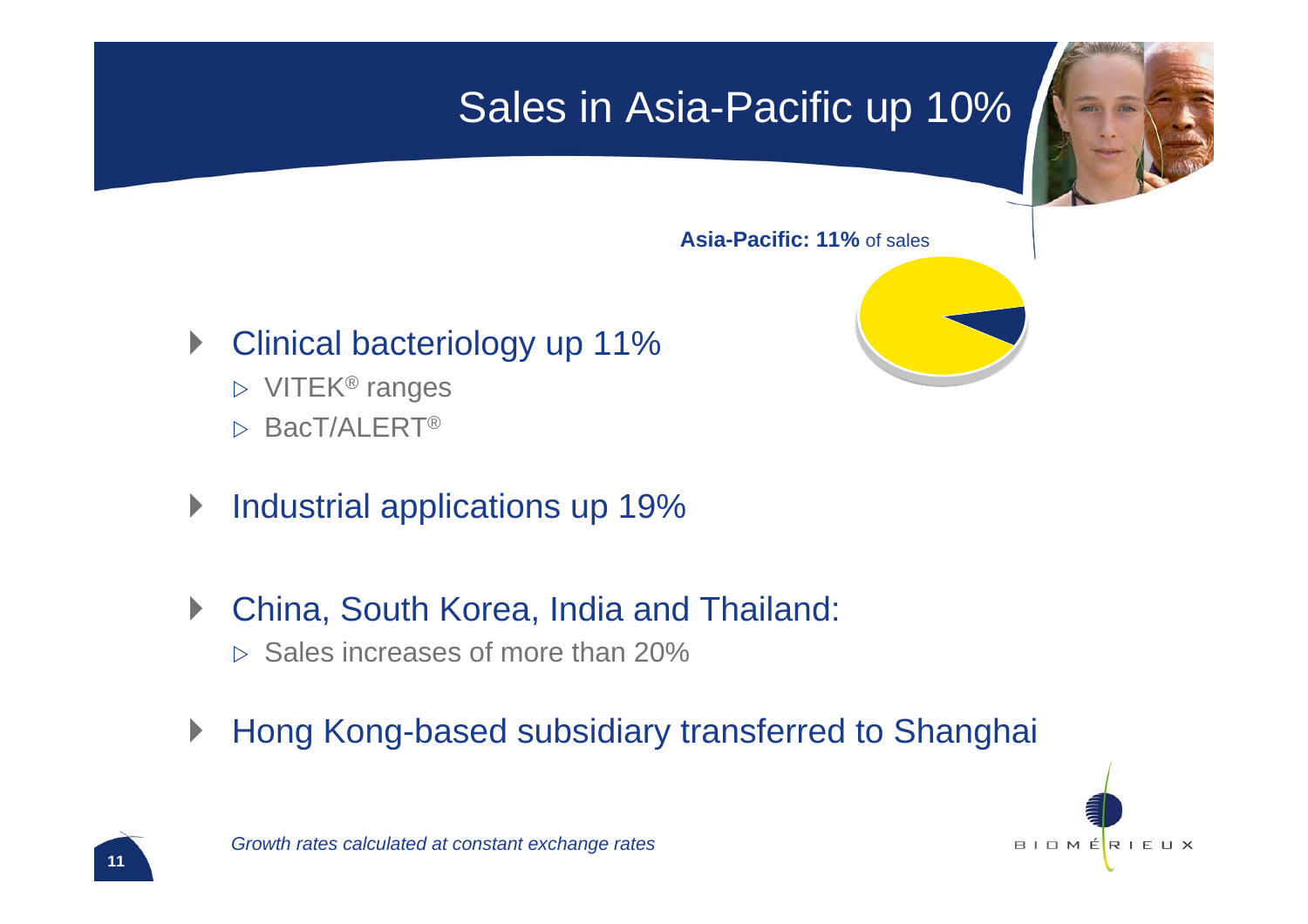## Sales in Latin America up 3.8%



**Latin America: 6%** of sales



#### $\blacktriangleright$ Brazil flat

 $\triangleright$  Non-renewal of the molecular biology tender for monitoring HIV viral load

#### $\blacktriangleright$ Mexico up 4%

- $\triangleright$  Social security budgets reduced
- $\blacktriangleright$ Argentina up 13%

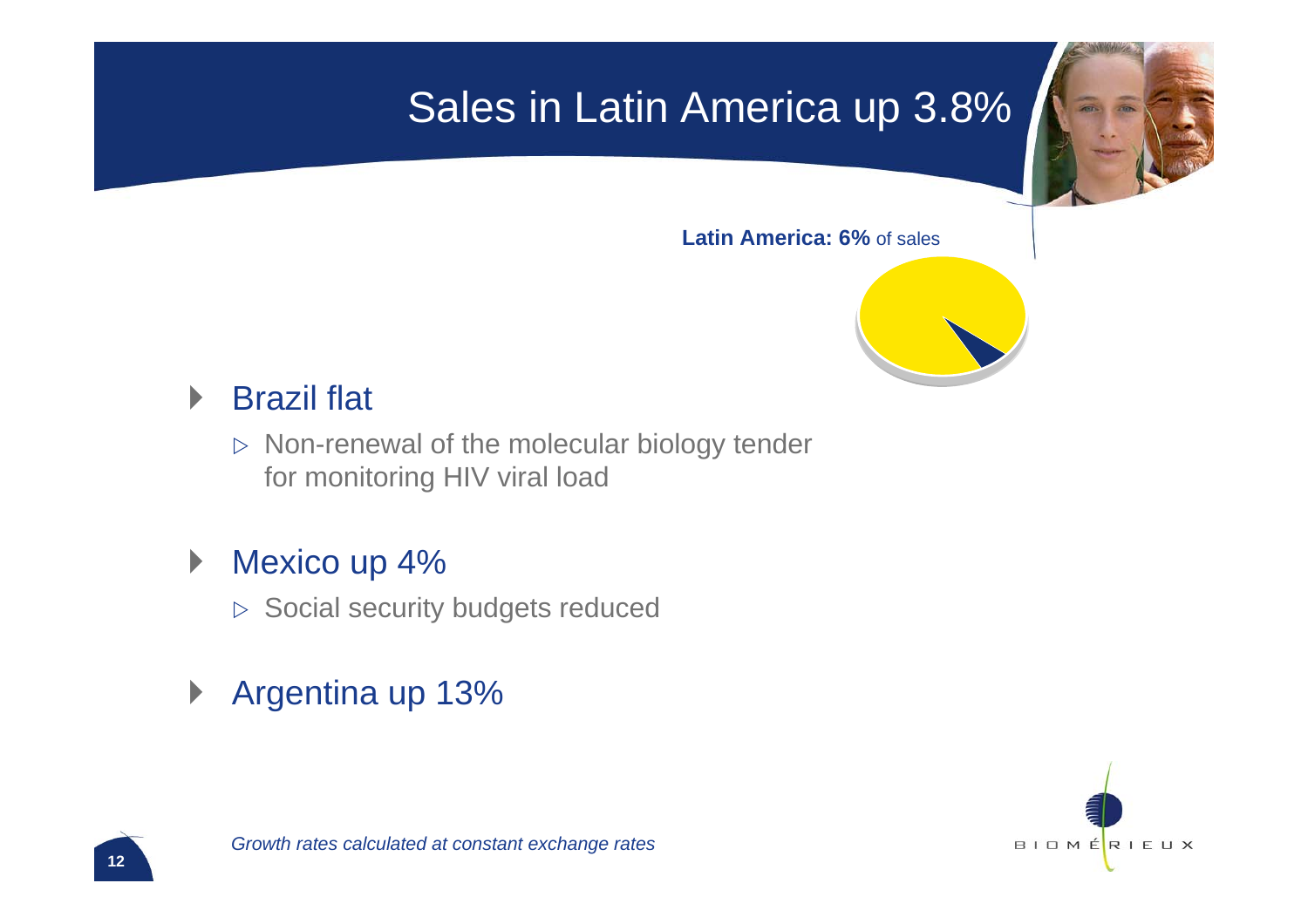### New increase in the installed base

*Installed base - Number of instruments*



- $\blacktriangleright$ Approximately 3,500 new instruments installed
- $\blacktriangleright$ No change in the instruments sold/instruments placed mix

 $B$ I O M ÉRIEUX

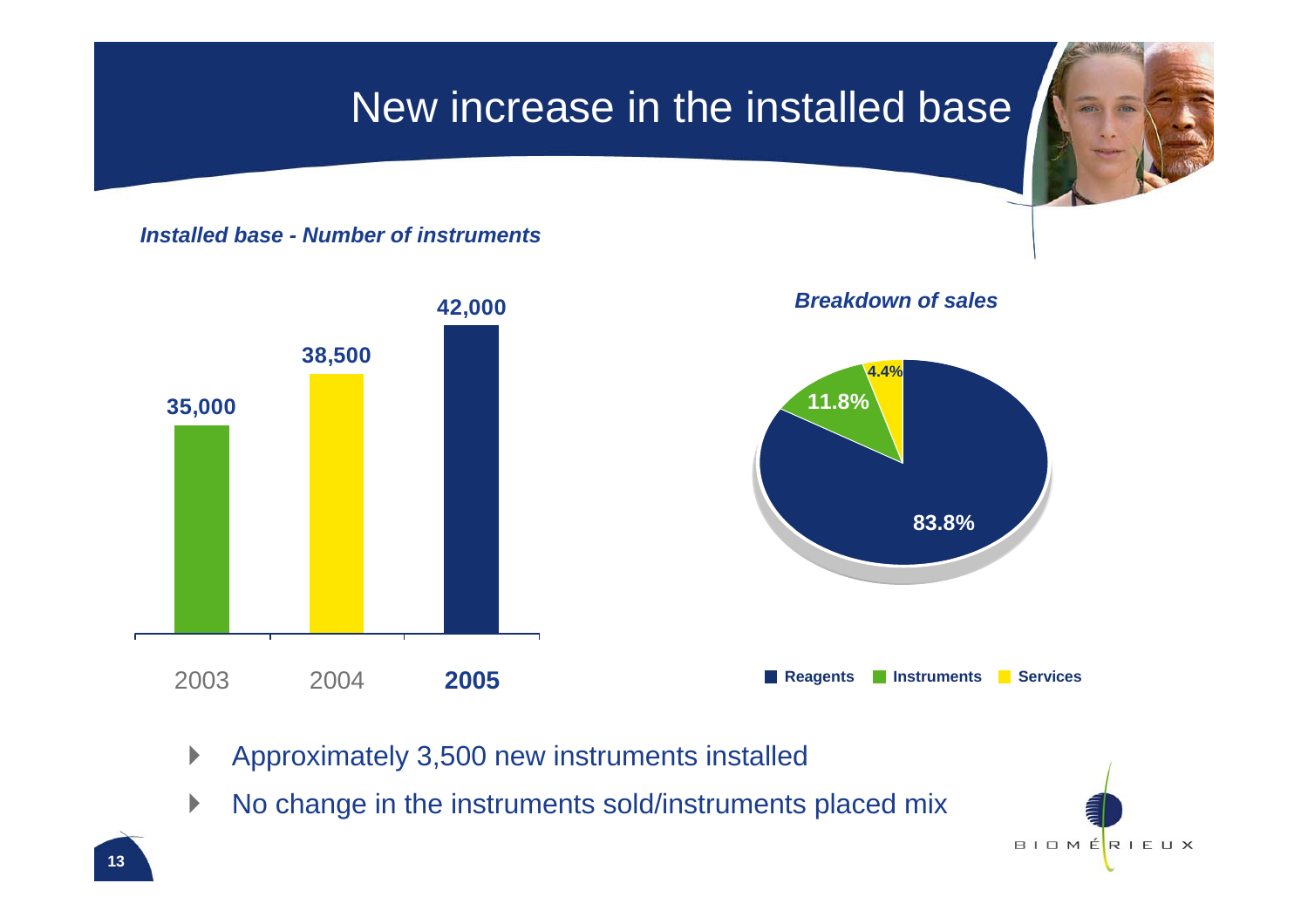#### Outline



#### Introduction



#### Another year of growth

Business review

#### $\triangleright$  Launches

Other events

Financial Review

Outlook for 2006

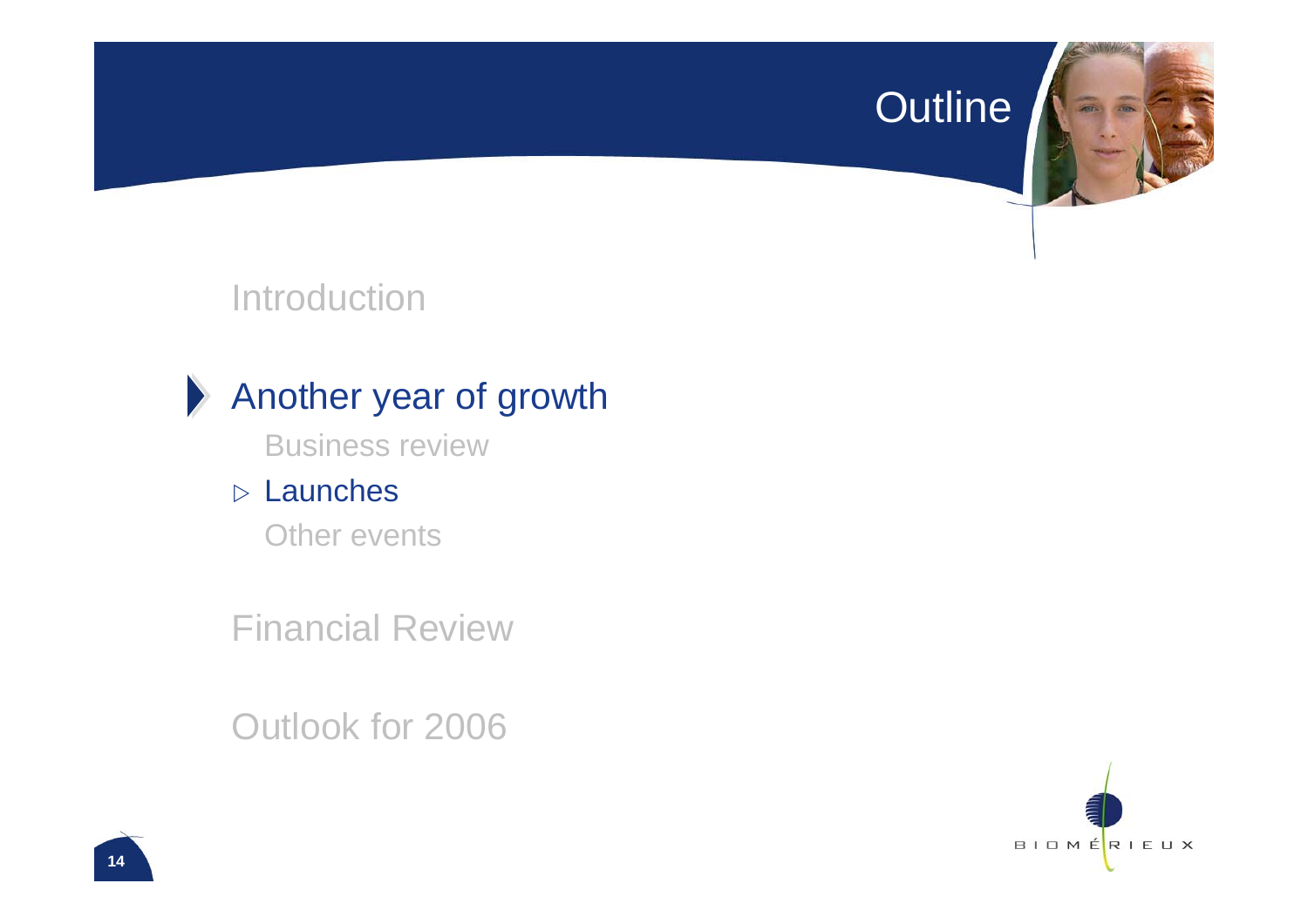## Pursuing the launch program





#### VITEK®2 **Compact**



**easyMAG**™







#### **VIDIA**TM

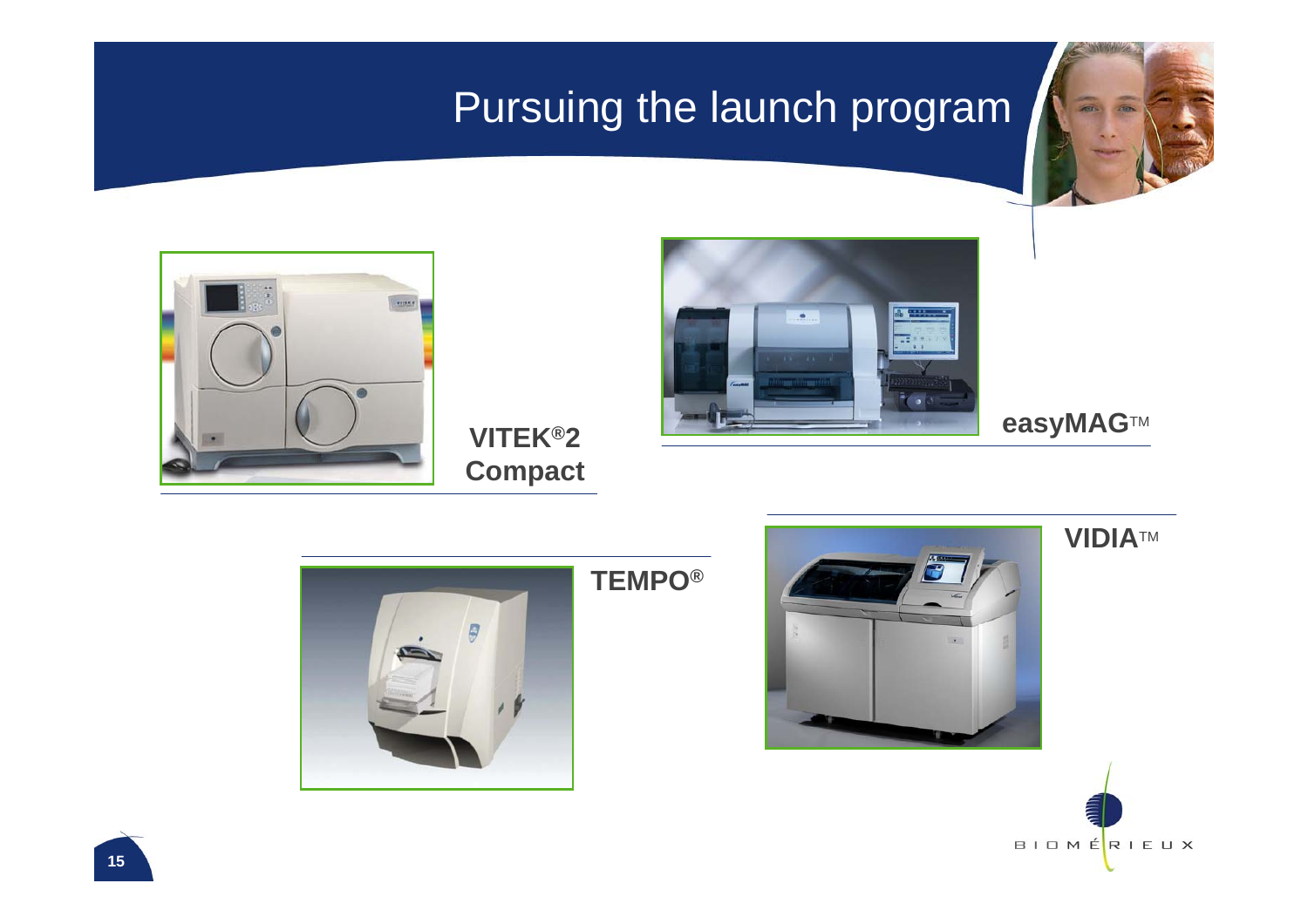## VITEK®2 Compact



- `**Bacteriology**
- $\blacktriangleright$  Customers: small and medium-sized laboratories, clinical or industrial applications
- $\blacktriangleright$  Launch:
	- $\triangleright$ France: late 2004
	- $\triangleright$ Rest of Europe: 1<sup>st</sup> half 2005
	- $\triangleright$ United States, Japan and rest of the world: 2nd half 2005

- $\blacktriangleright$ Same reagents as the VITEK®2
- $\blacktriangleright$ Full menu already available

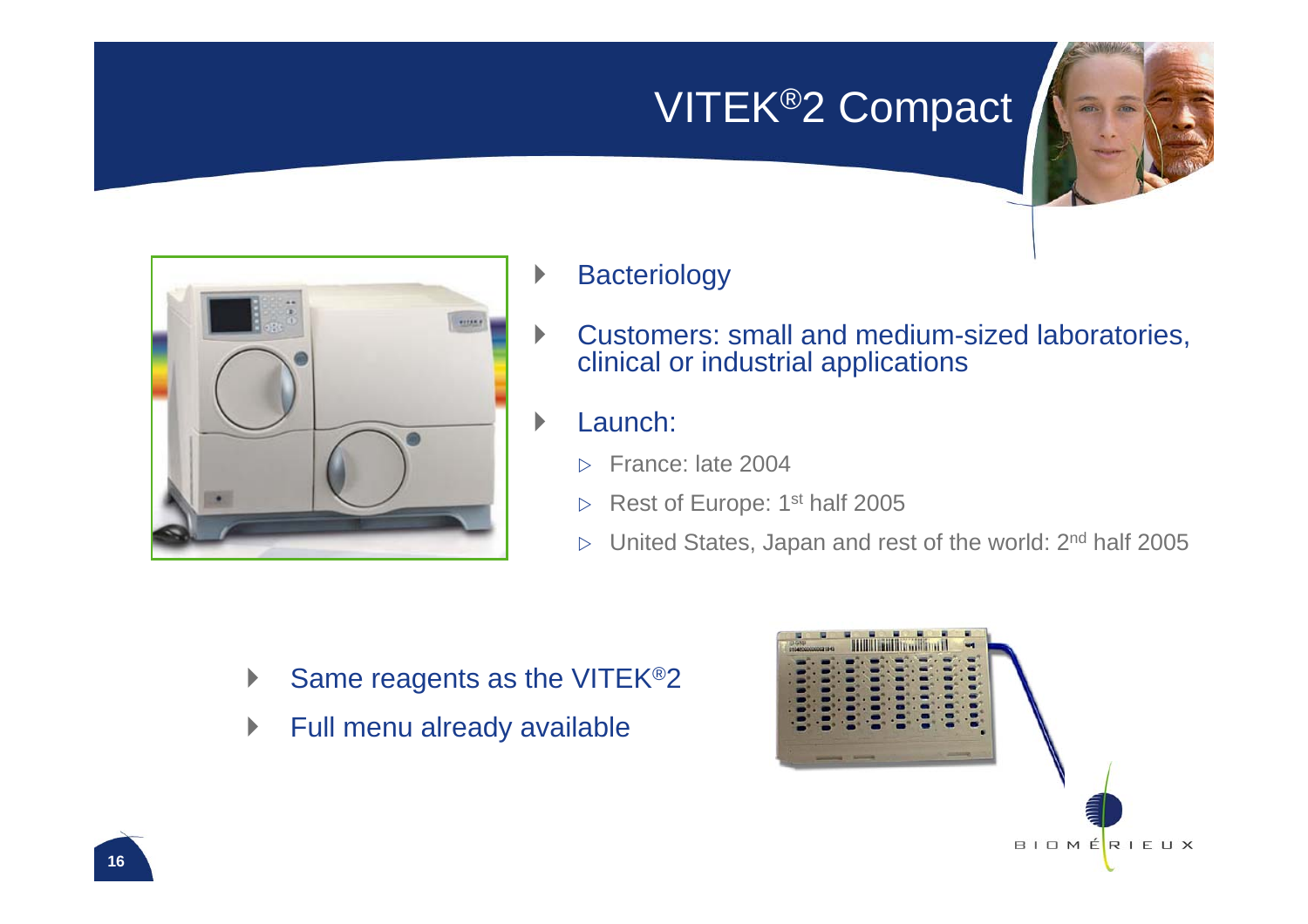## easyMAGTM





#### $\blacktriangleright$ Molecular biology:

- $\triangleright$  Extraction of genetic material using bioMérieux's proprietary BOOM® technology
- $\blacktriangleright$  Customers: commercial molecular biology laboratories, hospitals or research laboratories

#### Launch:

- $\triangleright$ June 2005
- $\triangleright$ 6 pilot countries, then global deployment
- $\blacktriangleright$  A broad, highly automated offer with EasyQ® (combining extraction, amplification and detection)

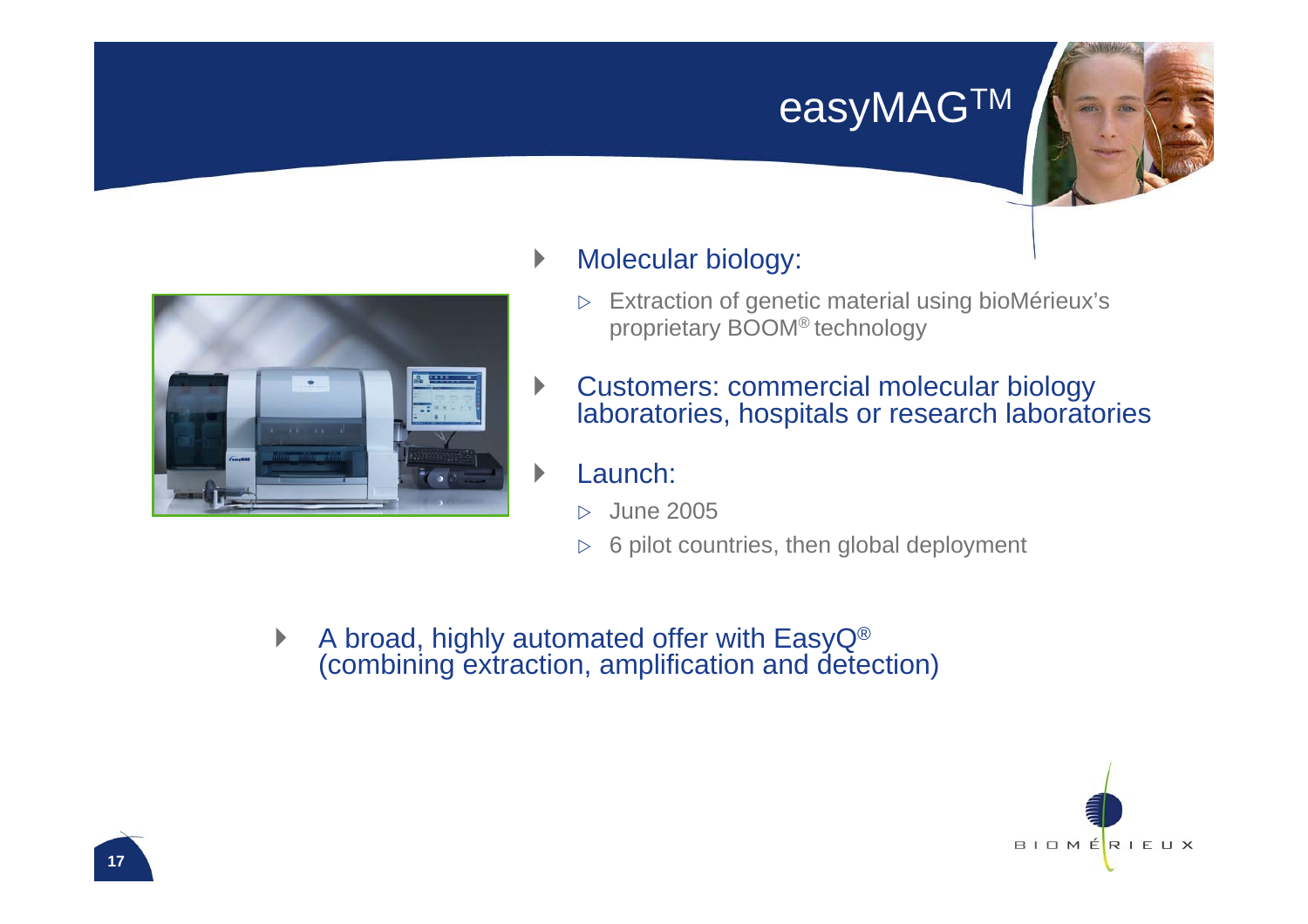#### VIDIATM



- `Immunoassays
- $\blacktriangleright$  Customers: medium-sized laboratories and large hospital infectiology laboratories
- $\mathbf b$ Pre-launch: late 2005
- $\blacktriangleright$  Launch:
	- $\triangleright$ Europe and Latin America: 2006
- $\blacktriangleright$ Combined with the VIDAS® range
- $\blacktriangleright$ Highly competitive environment
- $\blacktriangleright$ Mainly placed instruments
- $\blacktriangleright$ Menu being developed

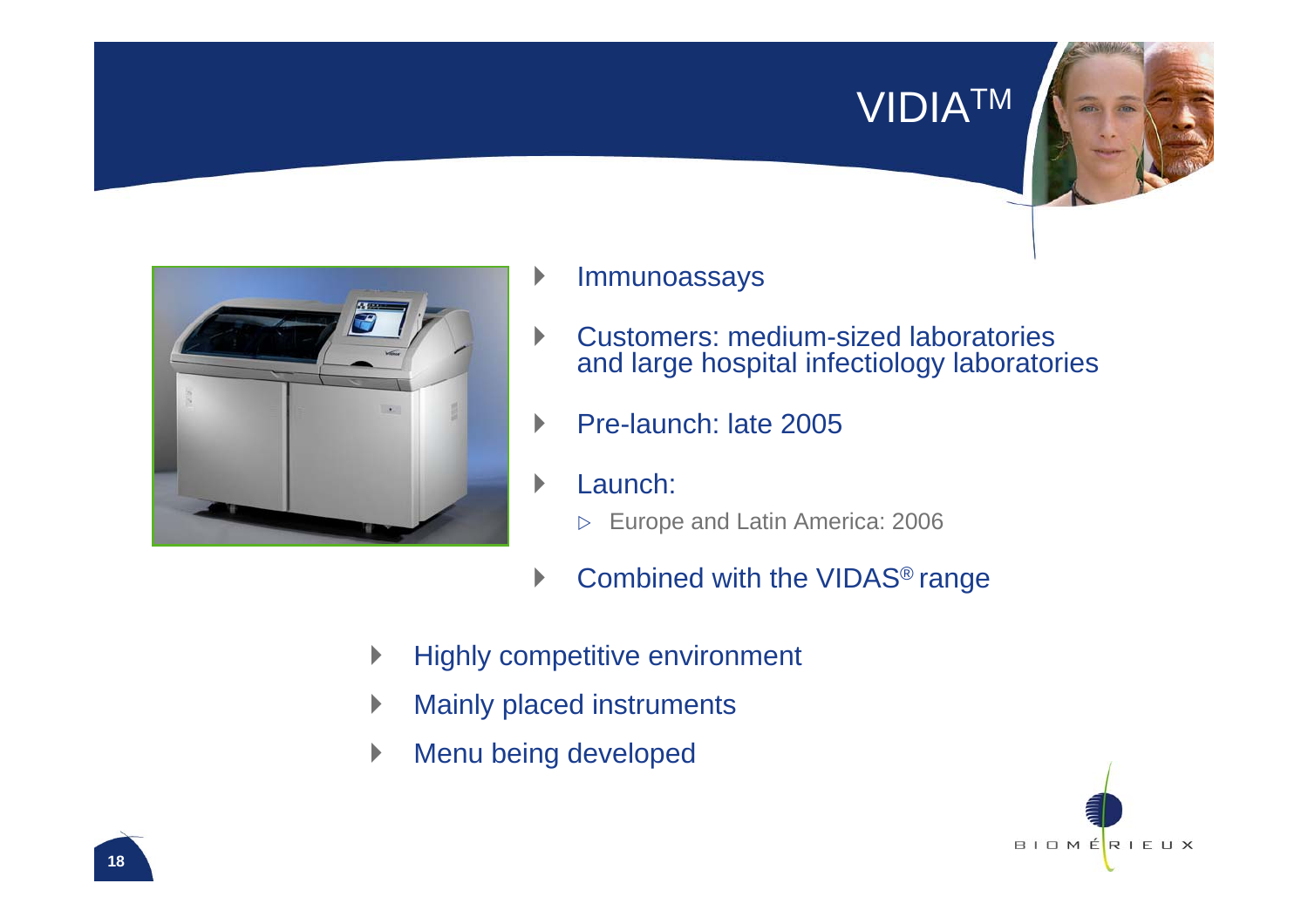### TEMPO®



- $\blacktriangleright$  Industrial applications:
	- $\triangleright$ Enumeration of quality indicators in a food matrix
- $\blacktriangleright$ Customers: quality control laboratories
- $\blacktriangleright$  Launch:
	- $\triangleright$ Europe and Asia

- $\blacktriangleright$ Validation in a large number of food matrices
- $\blacktriangleright$ Validation underway in the United States
- $\blacktriangleright$ Gradual development of the installed based and menu

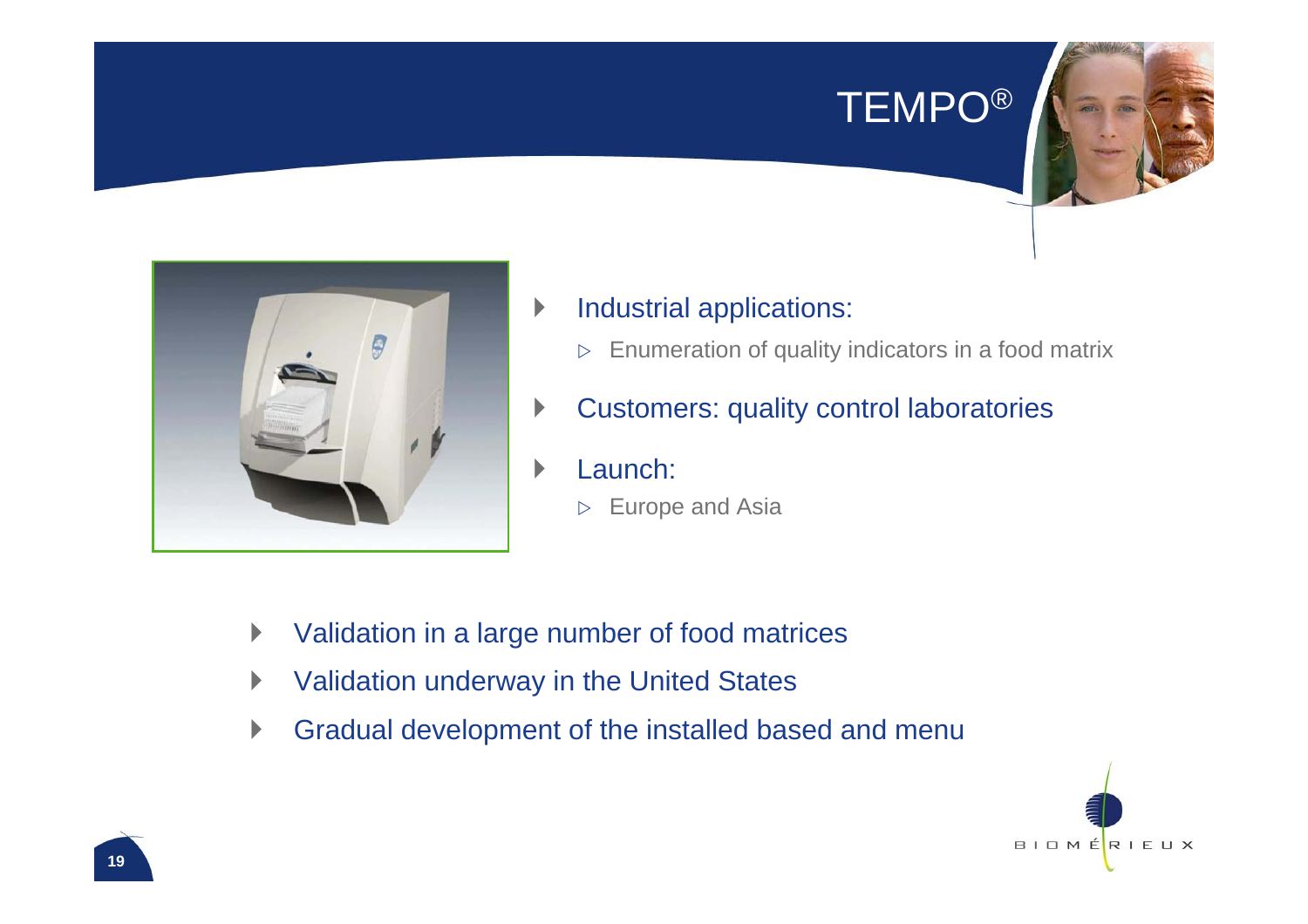### Broadening the menus





#### **Software**

BIOMÉRIEUX

**SAN AVENUE**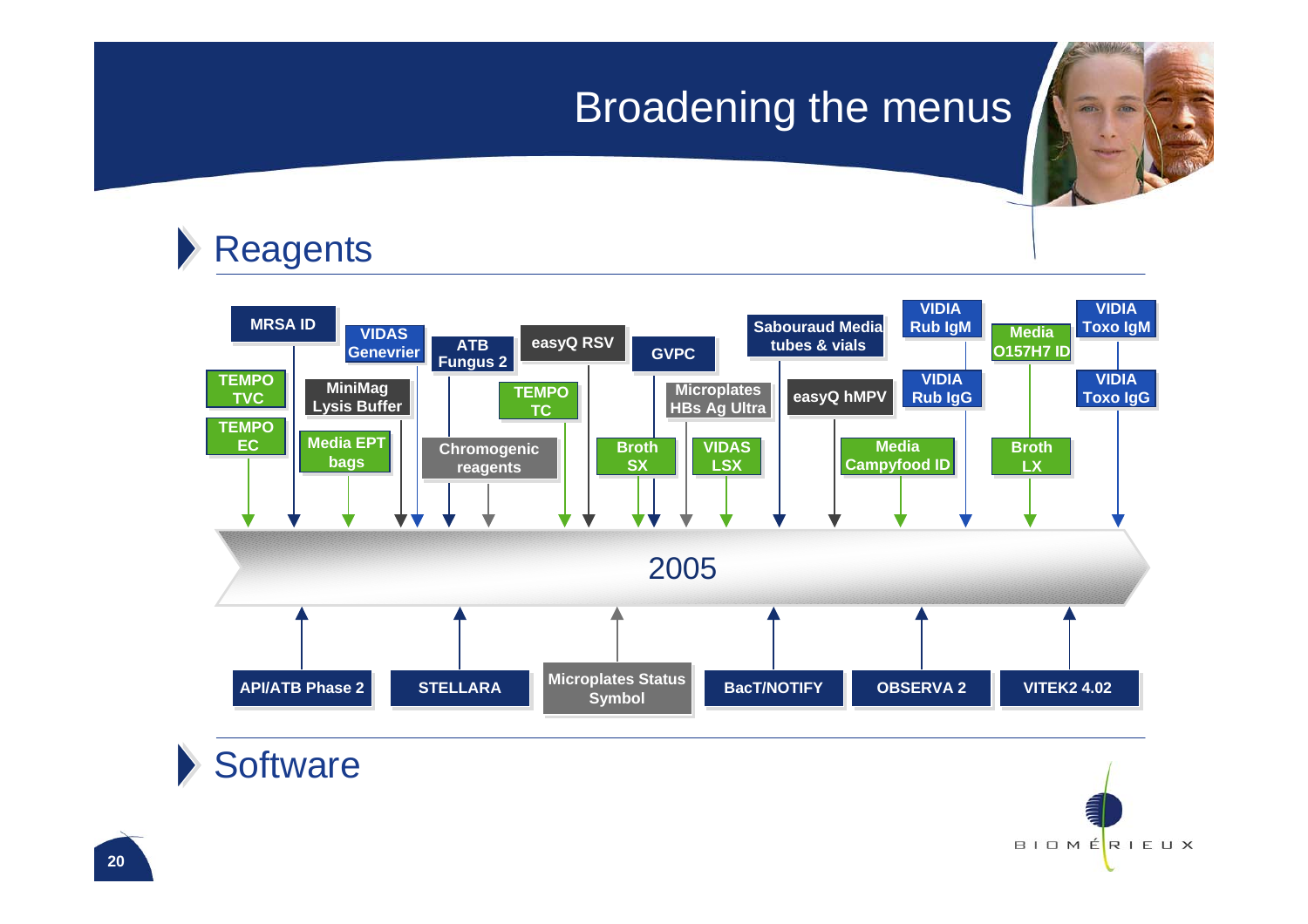#### Outline



#### Introduction



#### Another Year of Growth

Business reviewLaunches

 $\triangleright$  Other events

Financial Review

Outlook for 2006

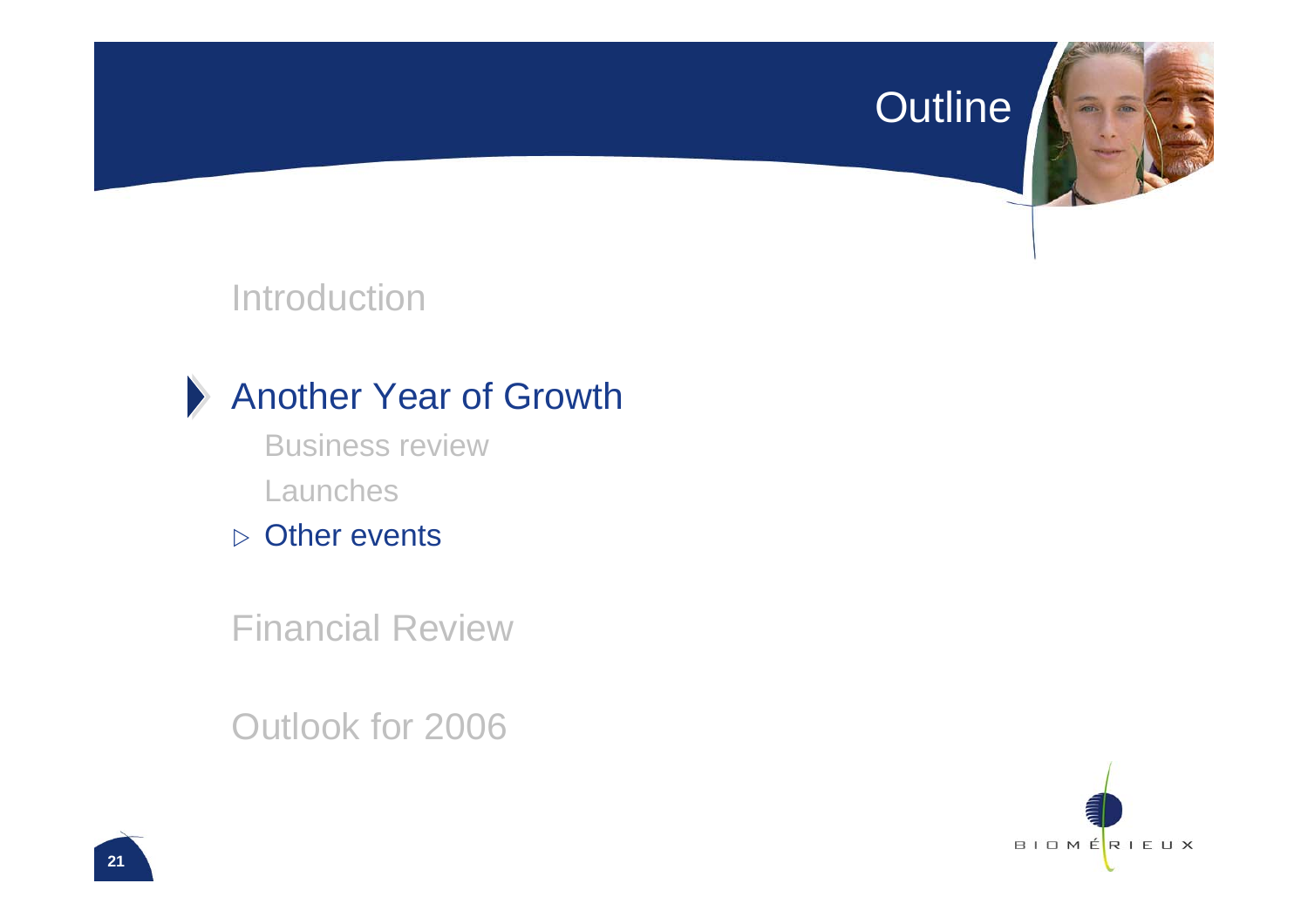### Investments and quality management

#### $\blacktriangleright$ Ongoing capital spending projects: €44m

- $\triangleright$ Grenoble: Molecular biology and micro-system R&D center
- $\triangleright$ Craponne (near Lyon): to expand Petri dish production unit
- $\triangleright$ Florence: to increase instrument production capacity
- $\triangleright$ Durham (North Carolina): to strengthen quality assurance systems

#### $\blacktriangleright$ Ongoing initiatives to improve quality systems

- $\triangleright$ Changes in the organization
- $\triangleright$ Strengthened processes
- $\triangleright$ **Investments**

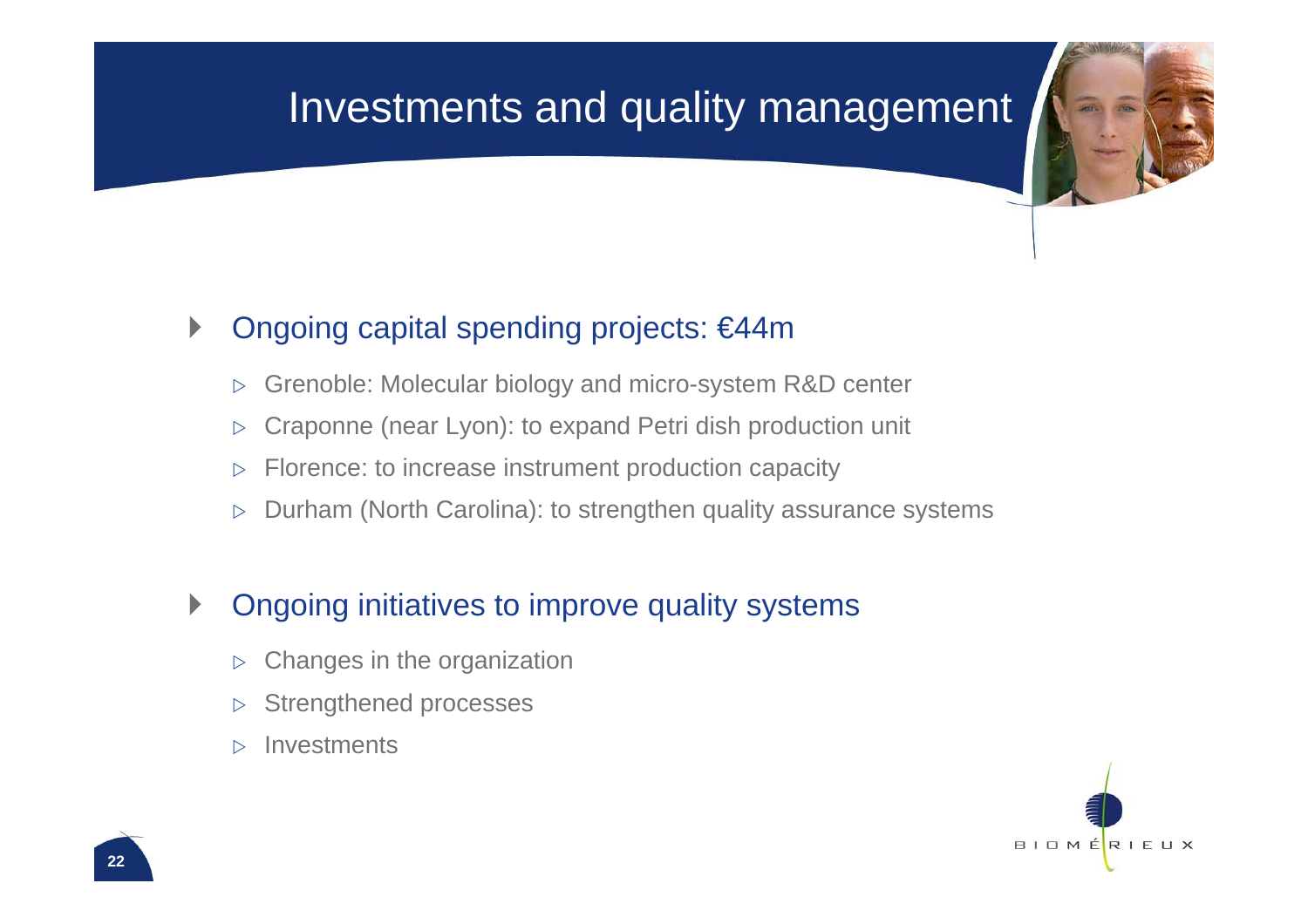### New business development agreements

#### $\blacktriangleright$ Acquisition of bio-markers:

- $\triangleright$ BRAHMS - Procalcitonin (PCT): severe bacterial infections (sepsis)
- $\triangleright$ Roche - proBNP: congestive heart failure and acute coronary syndrome
- $\triangleright$ Gen-Probe: ribosomal RNA markers for bacterial targets

#### $\blacktriangleright$ Partnerships:

- $\triangleright$ Chinese Academy of Medical Sciences: emerging pathogens
- $\triangleright$ Affymetrix (US) and ExonHit Therapeutics (France): cancer
- $\triangleright$ diagnoSwiss: electrochemical chips, mainly in immunoassay
- $\triangleright$ Avestha Gengraine (India): tuberculosis

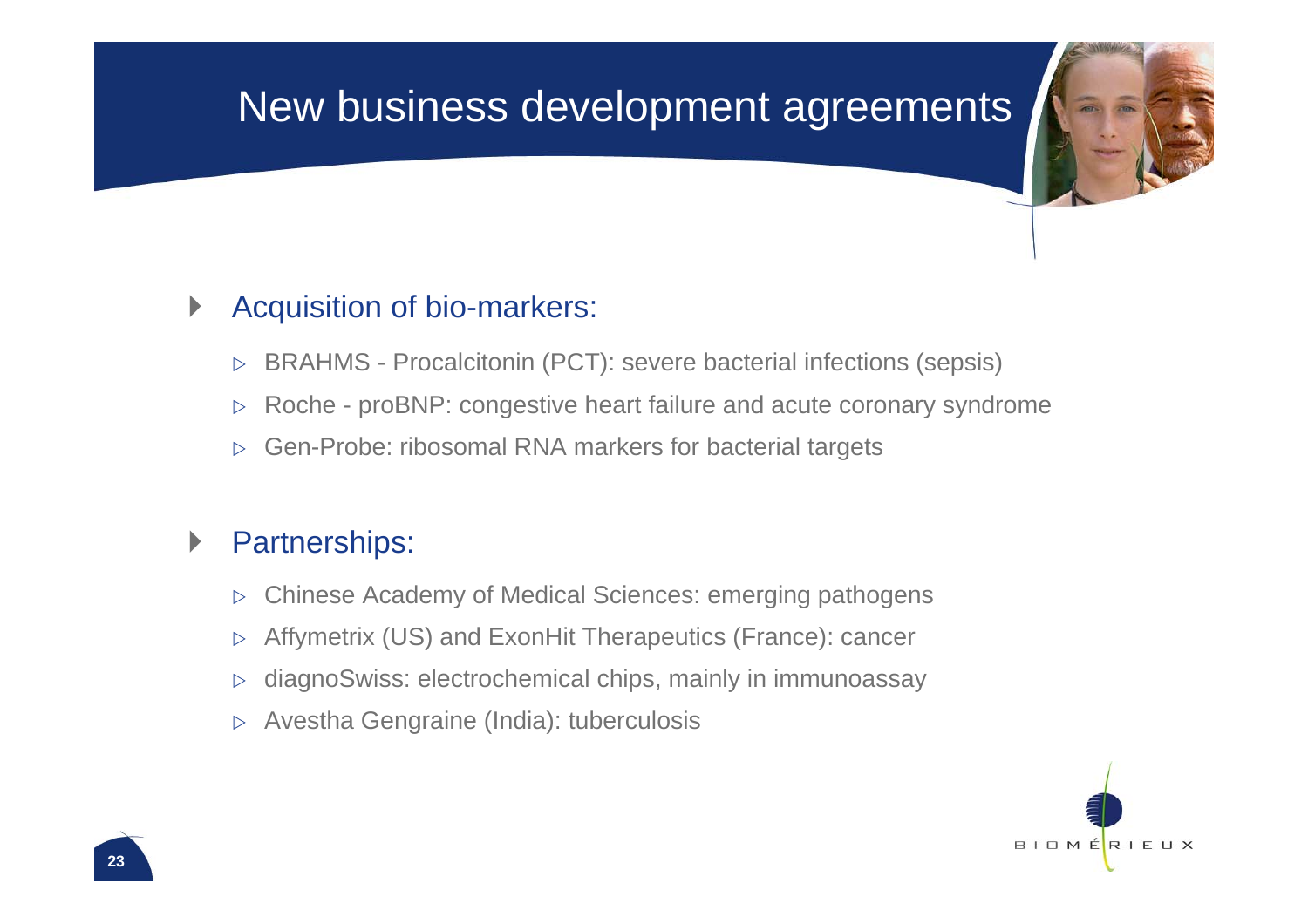#### Outline

**Introduction** 

Another Year of Growth

#### Financial Review

#### $\triangleright$  Update on IFRS

Consolidated statement of incomeStatement of cash flows and balance sheet

Outlook for 2006

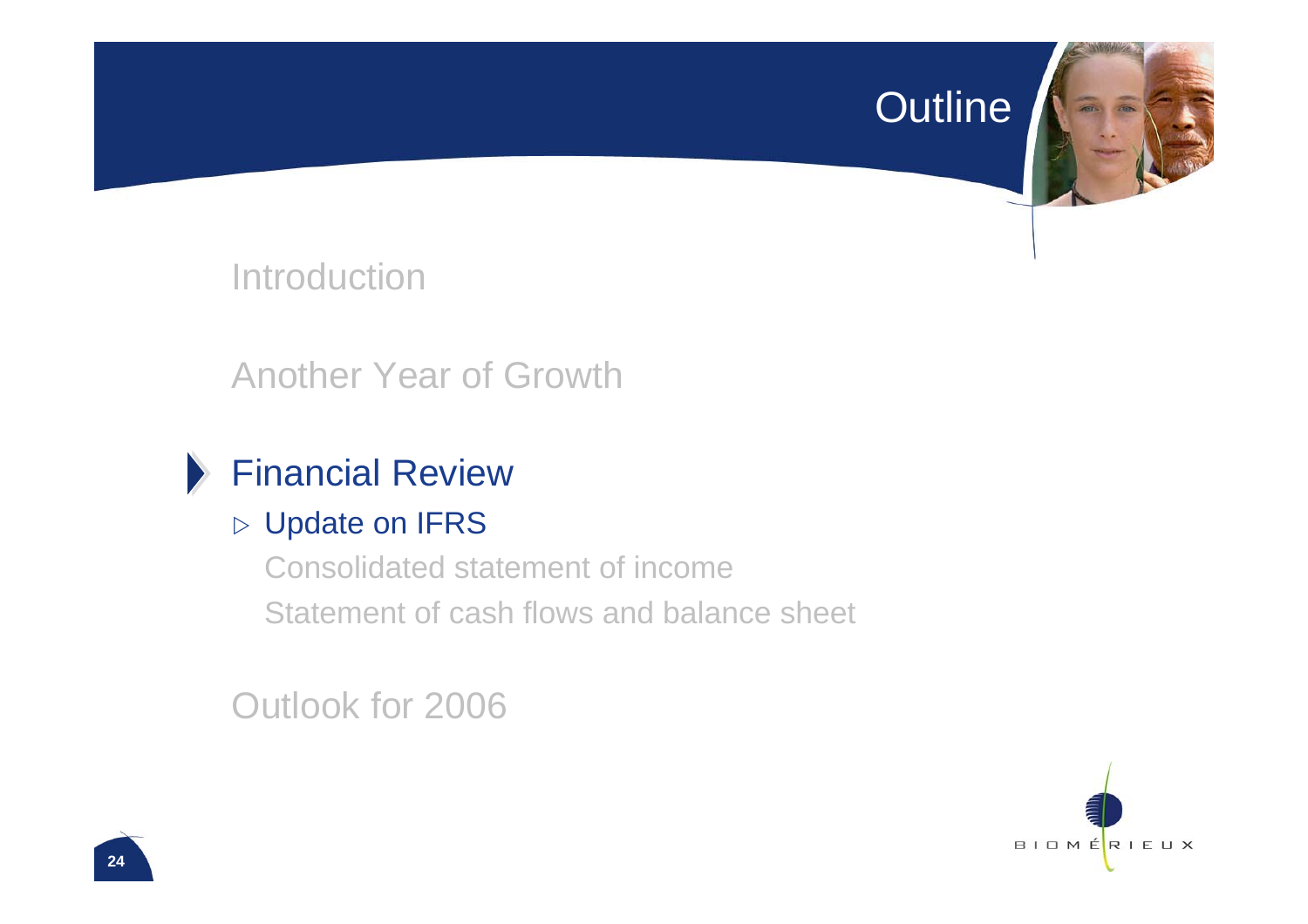## Impact of IFRS on financial statements

#### $\blacktriangleright$ 2004: adjustments to opening balance sheet and to income

- $\triangleright$ Elimination of goodwill amortization  $\Rightarrow$   $\in$ 4.4m increase in net income
- $\triangleright$ Reclassification of certain expenses  $\Rightarrow \Leftrightarrow$   $\Leftrightarrow$  7m reduction in operating income
- $\triangleright$  IDC logistics center in Plaine de l'Ain: Restatement of lease contract  $\;\Rightarrow\; \infty$ m increase in debt
- $\triangleright$  Overall, no change in equity at December 31, 2004
- $\blacktriangleright$  Beginning in 2005: financial statements prepared in accordance with IFRS

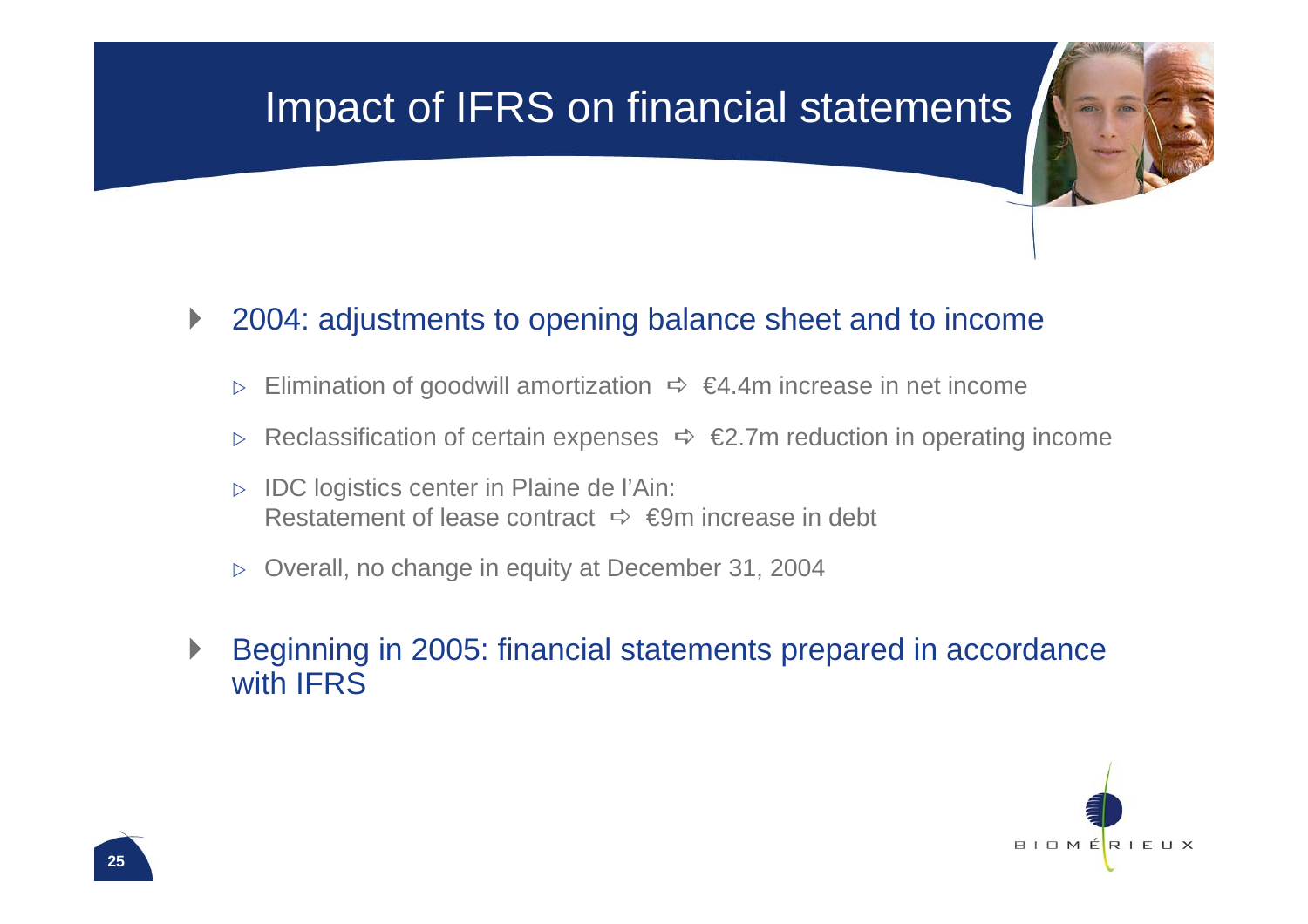#### Outline

**Introduction** 

Another Year of Growth

#### Financial Review

Update on IFRS

#### $\triangleright$  Consolidated statement of income

Statement of cash flows and balance sheet

Outlook for 2006

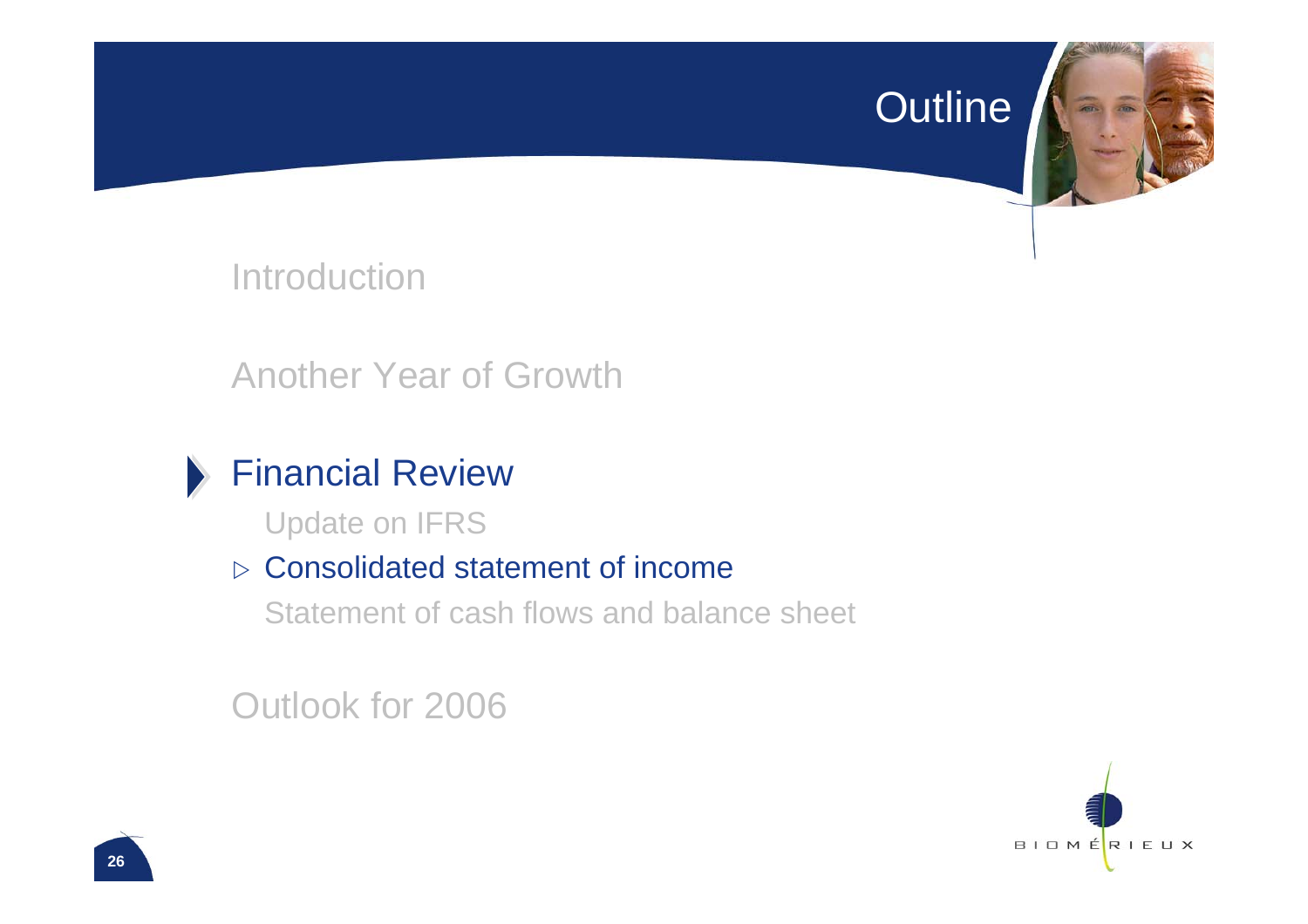### Consolidated statement of income

| in $\epsilon$ m         | 2005  | 2004  | % change            |
|-------------------------|-------|-------|---------------------|
| <b>Net sales</b>        | 994   | 929   | $+7\%$ <sup>*</sup> |
| <b>Operating income</b> | 139   | 129   | $+7%$               |
| as % of sales           | 14.0% | 13.9% |                     |
| Net income              | 90    | 80    | $+ 13%$             |
| as % of sales           | 9.1%  | 8.6%  |                     |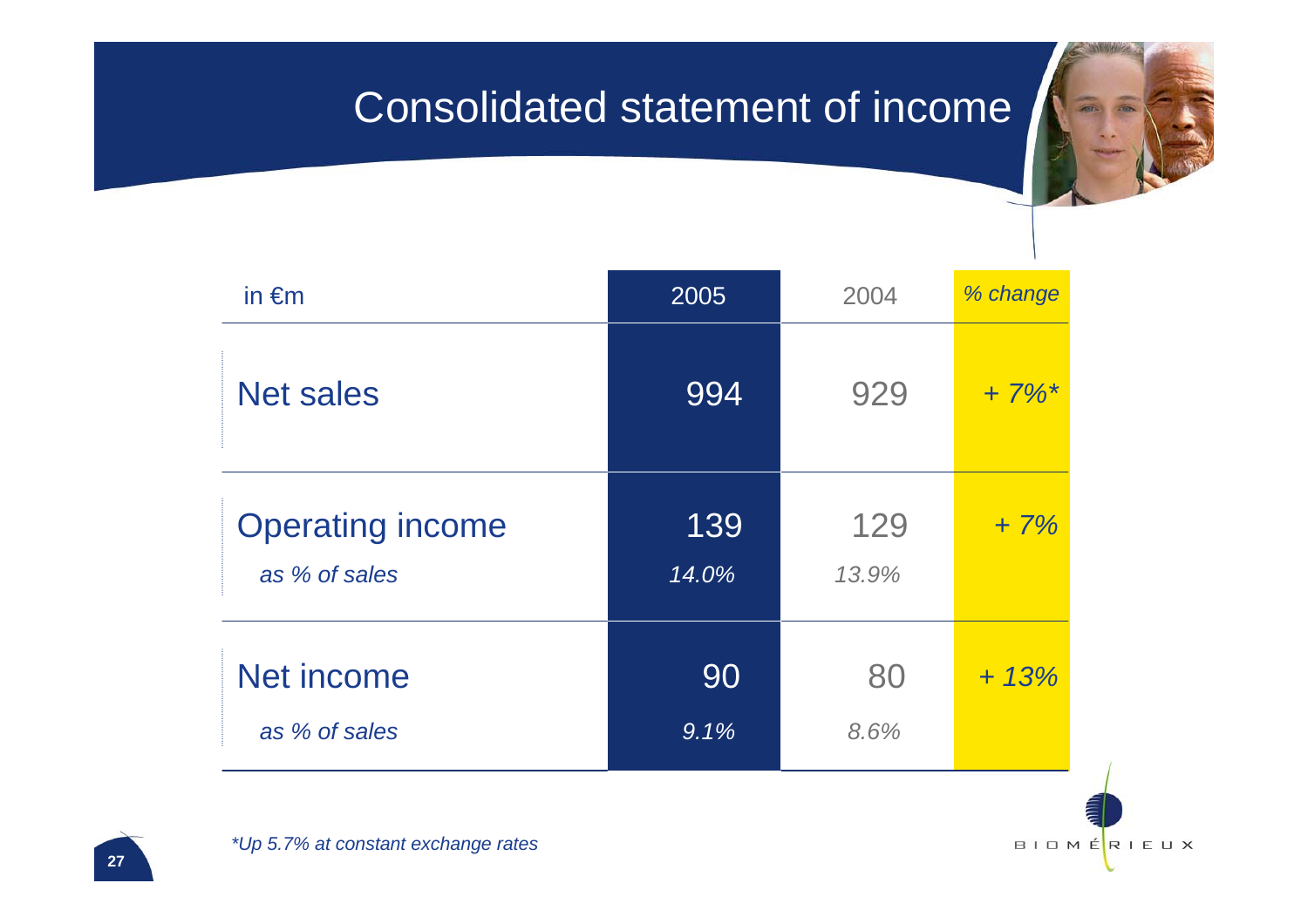### Improvement in operating income

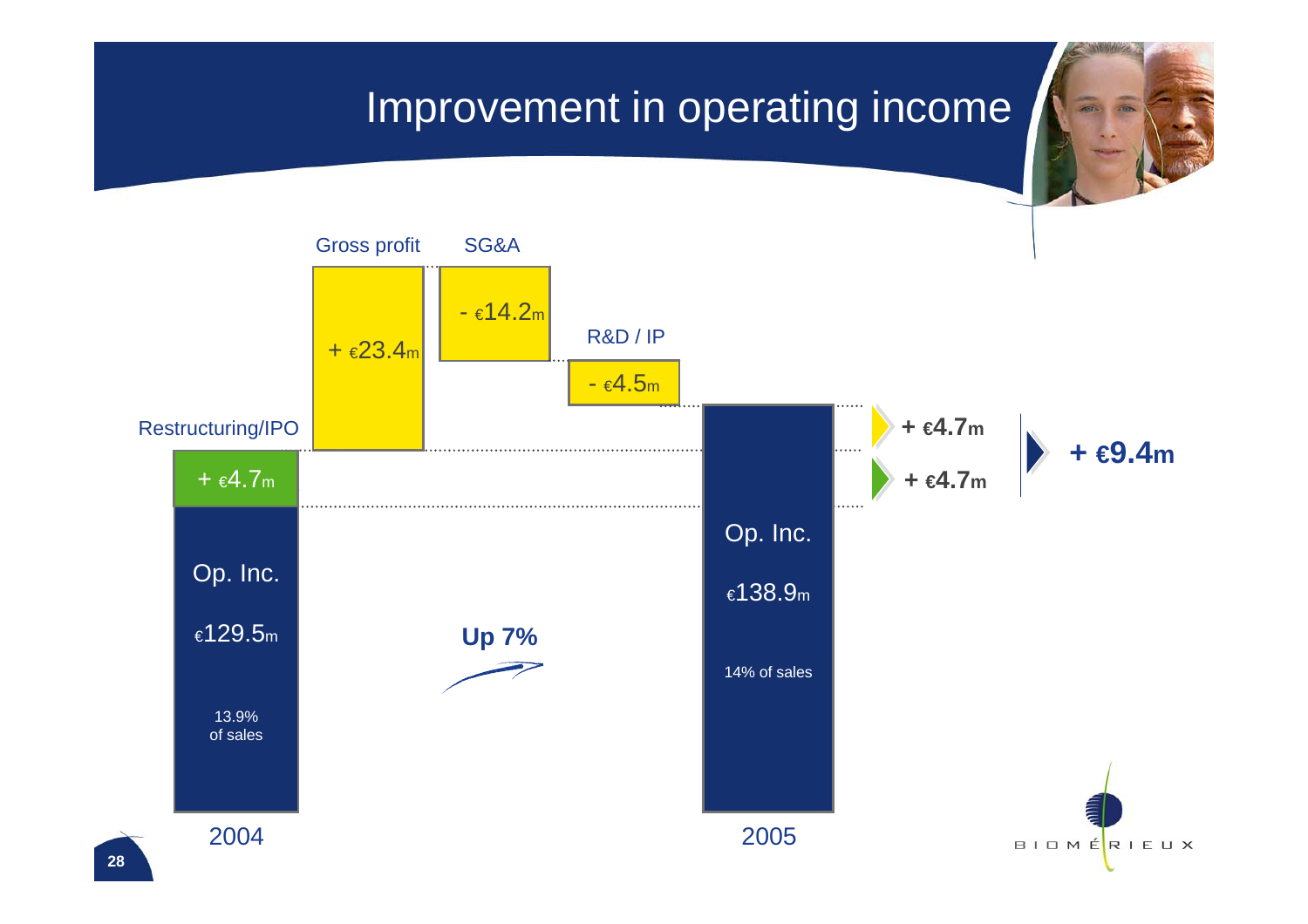## Gross profit: higher production costs

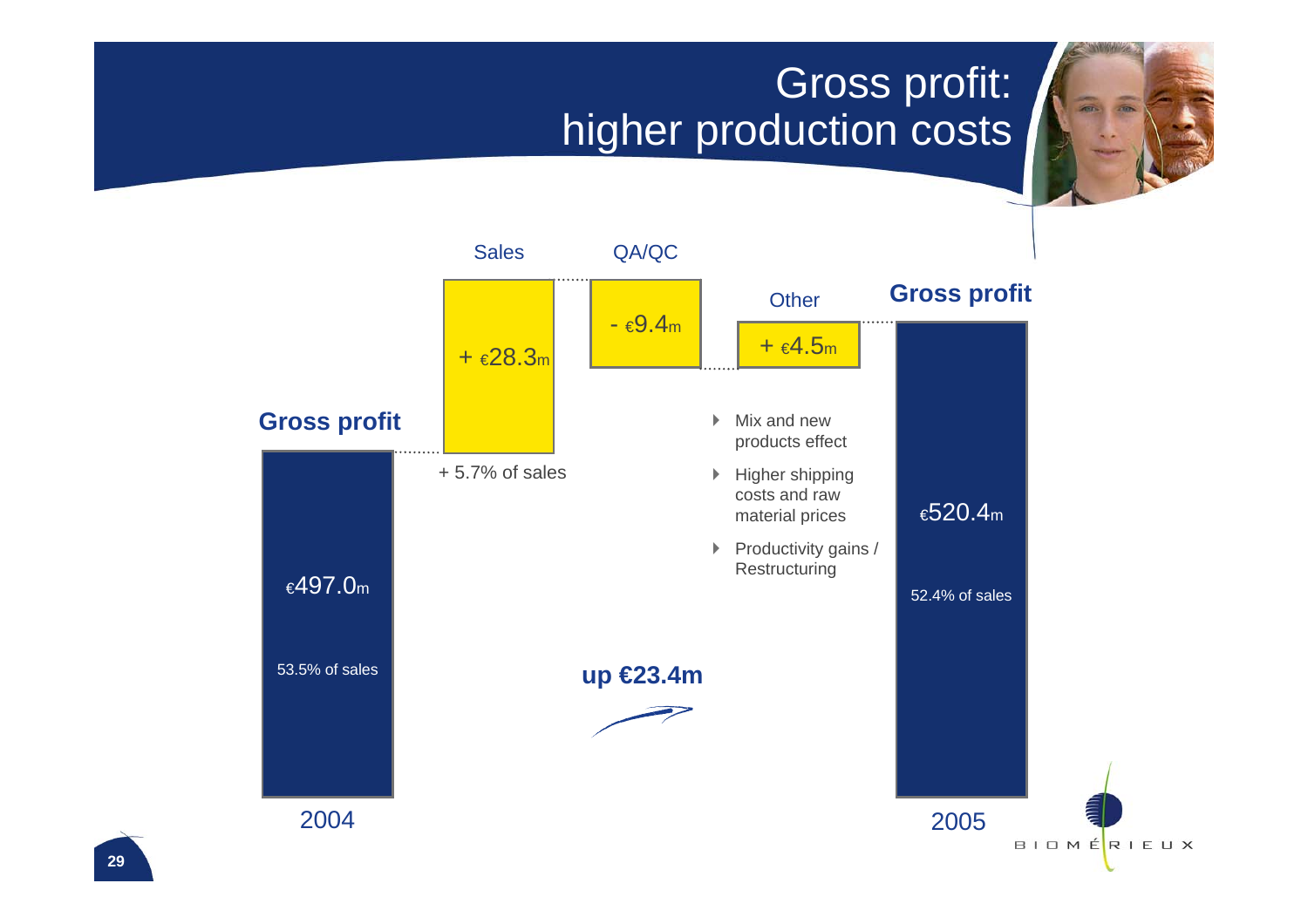## Tight control of operating costs

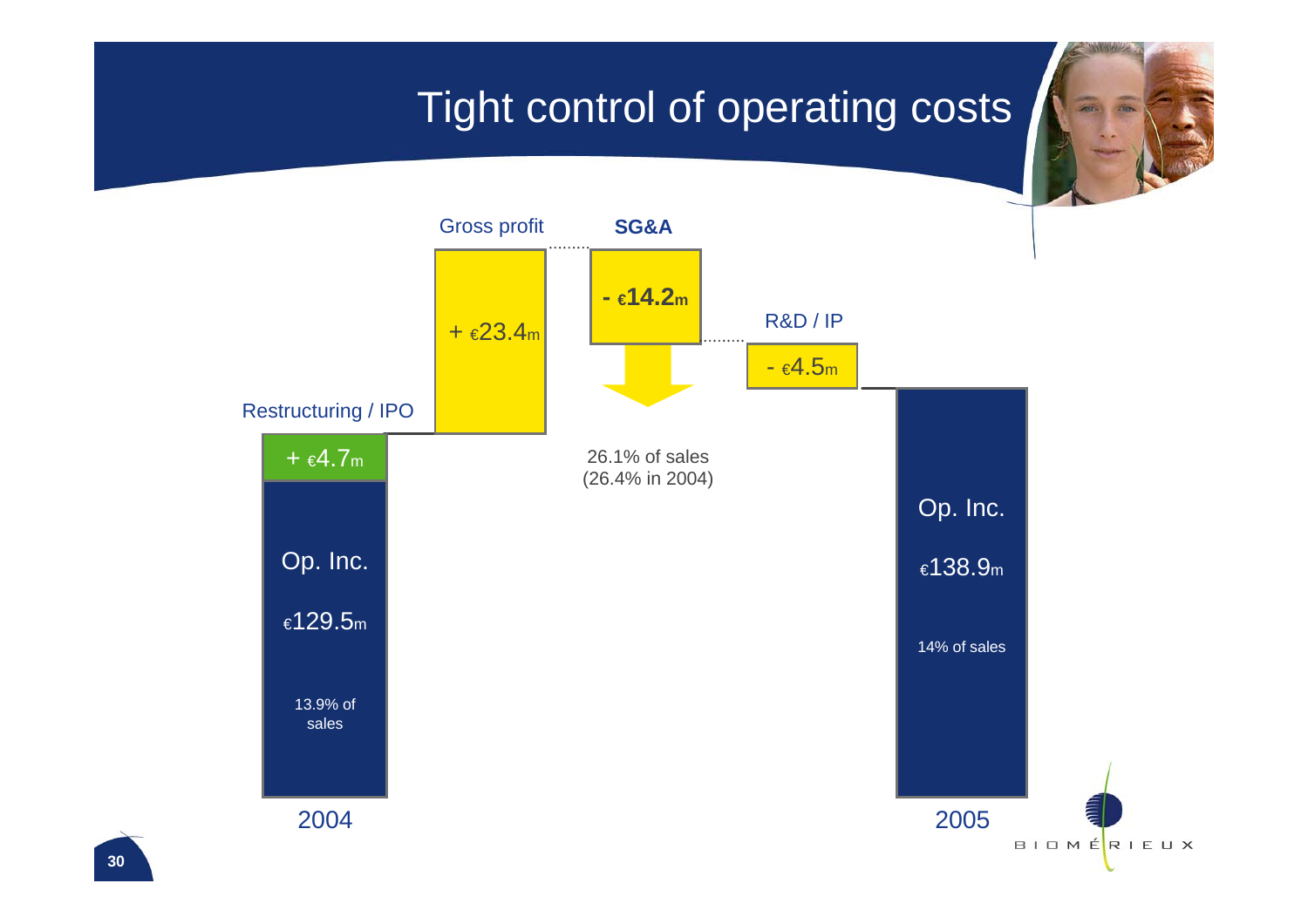## Ongoing R&D projects

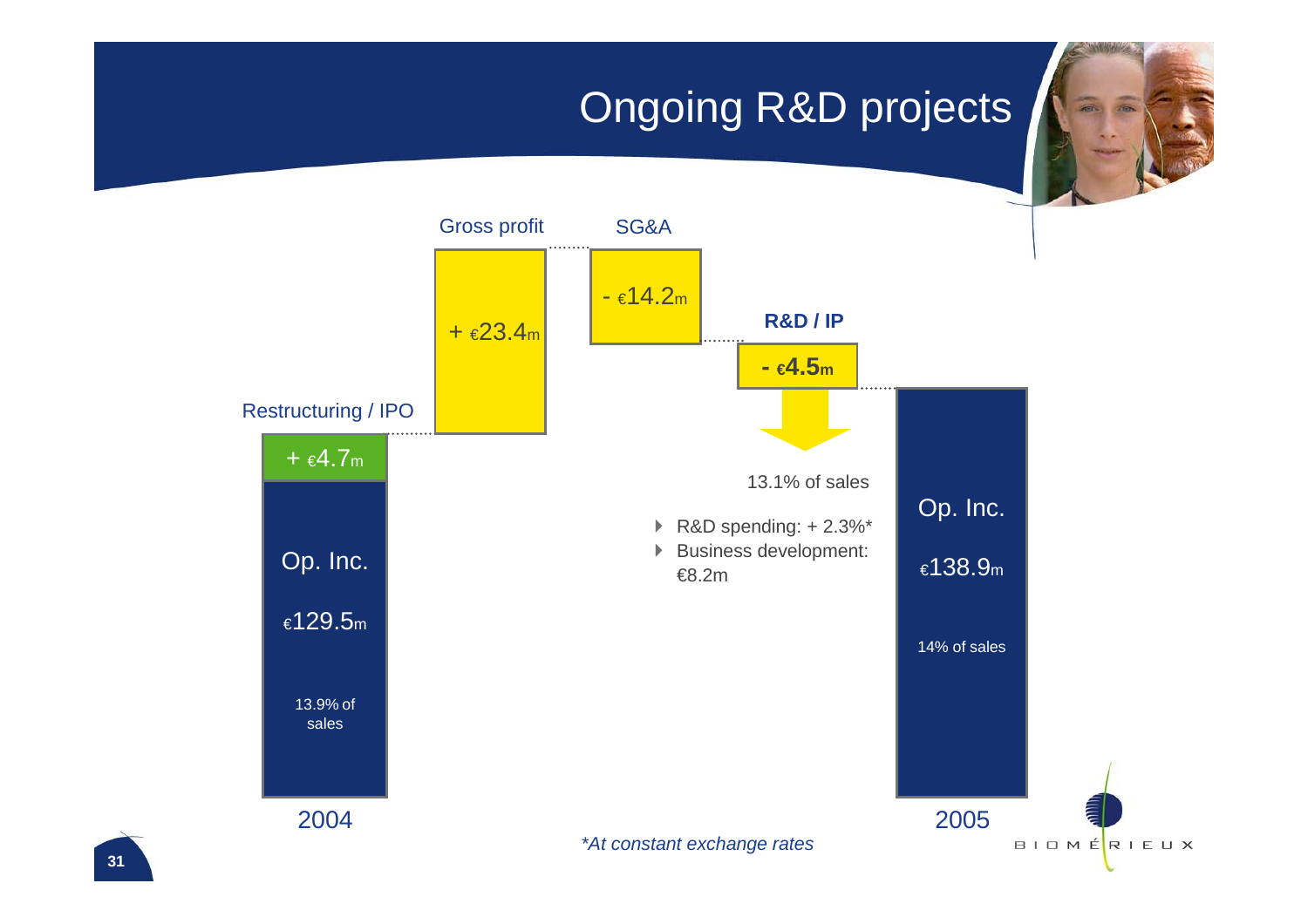### Net income up 13%

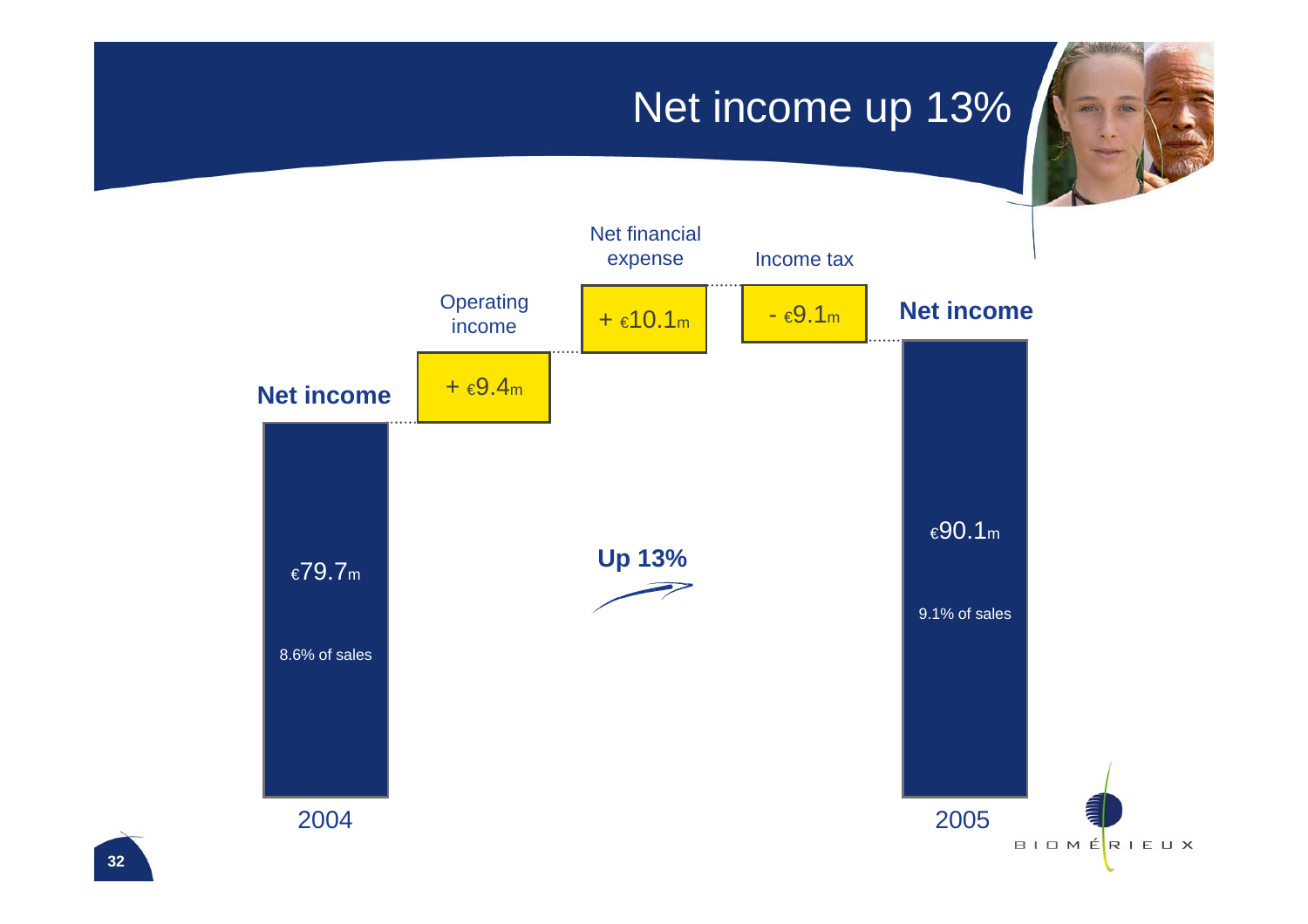### Lower financial expense

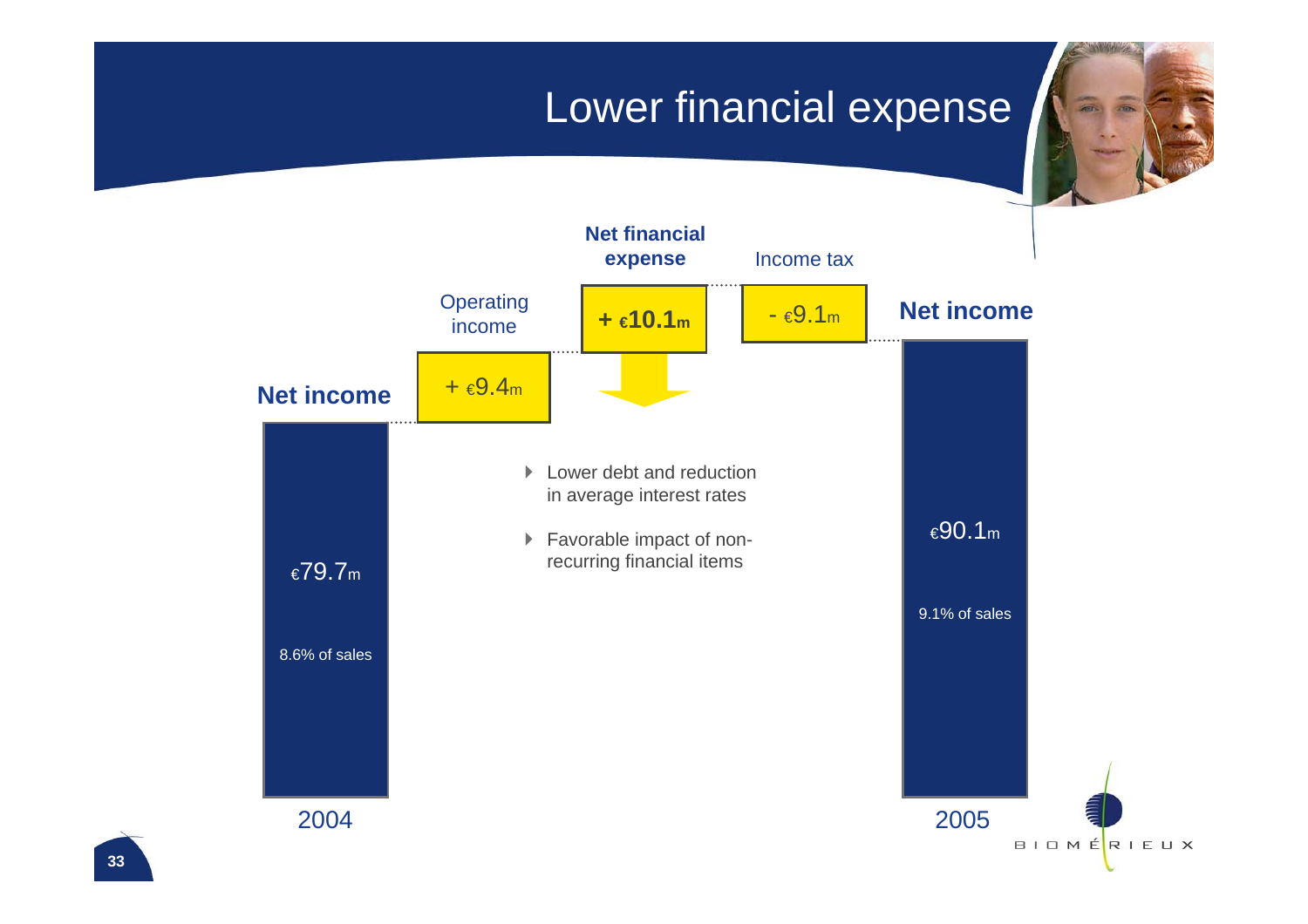#### 35% average tax rate

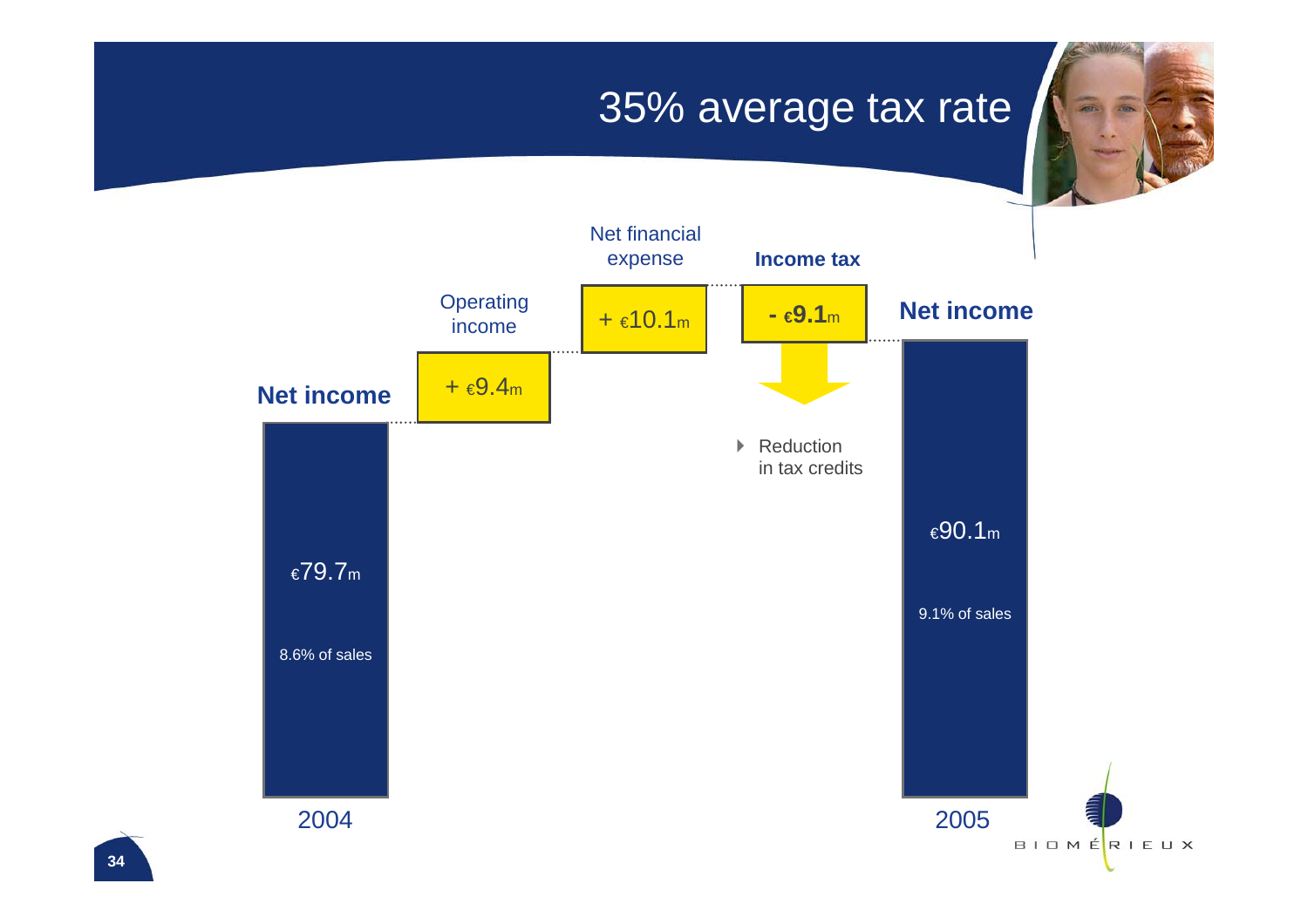### Earnings per share



*\*Net income (calculated according to French GAAP) before amortization of goodwill*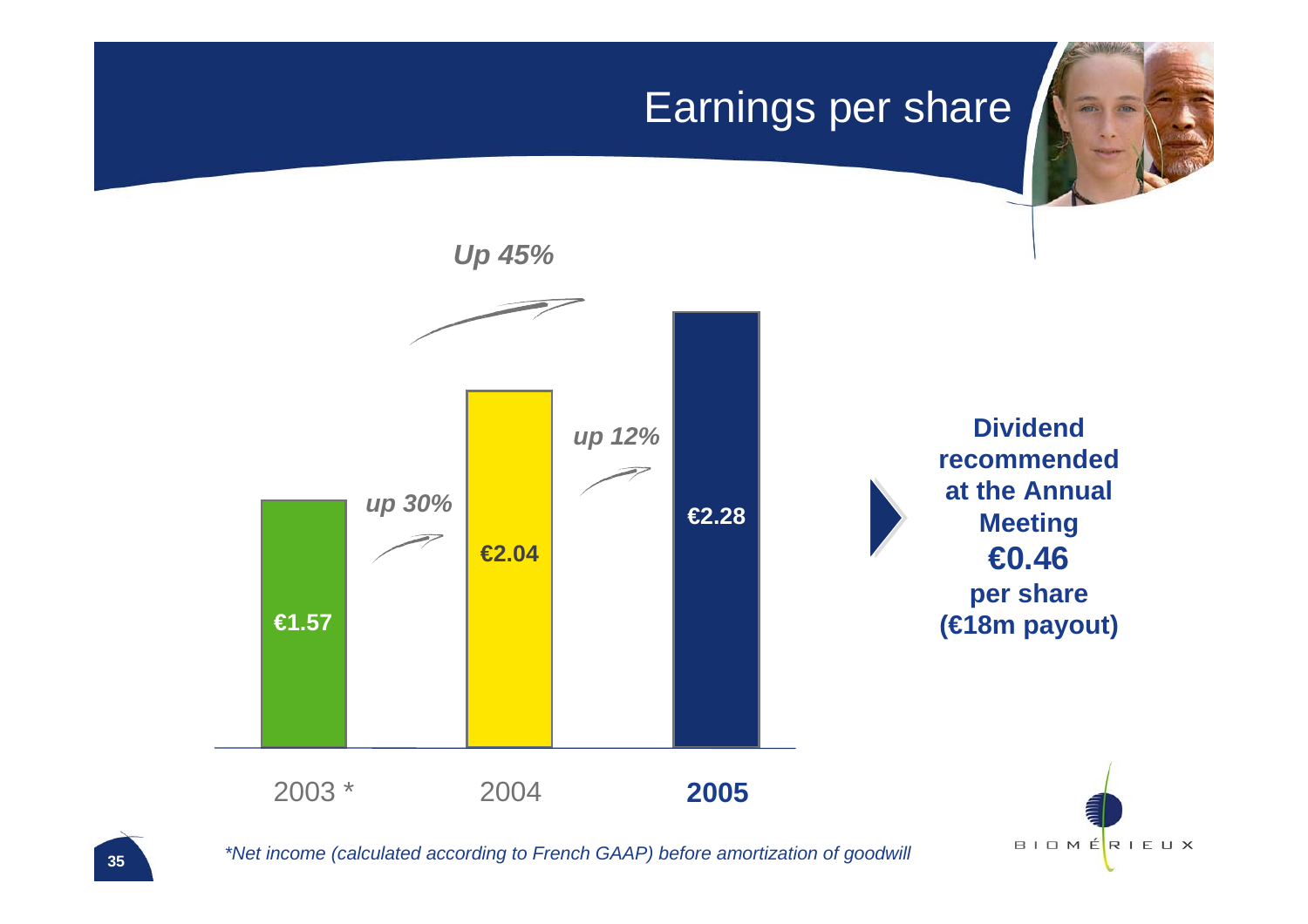#### Outline



Introduction

Another Year of Growth

### Financial Review

Update on IFRS Consolidated statement of income

 $\triangleright$  Statement of cash flows and balance sheet

Outlook for 2006

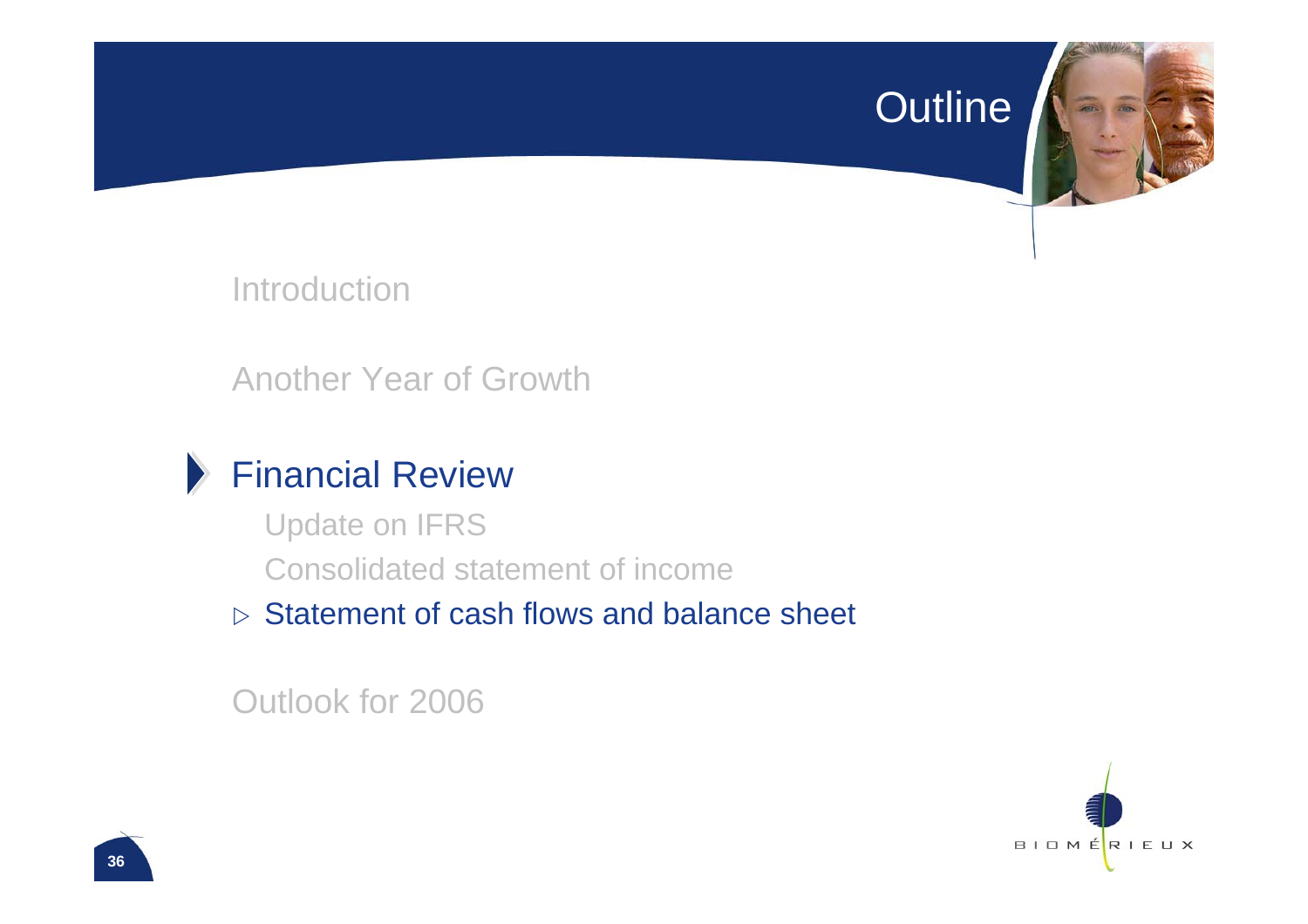### 21% increase in free cash flow



| in $\epsilon$ m                       | 2005           | 2004           | Change |
|---------------------------------------|----------------|----------------|--------|
| <b>EBITDA</b>                         | 209(1)         | $205^{(1)}$    | $+4$   |
| Other income and expense              | $5\phantom{1}$ | 1              | $+4$   |
| Operating working capital requirement | 1              | (9)            | $+10$  |
| Income tax and financial expense      | (48)           | (43)           | $-5$   |
| Capital expenditure (2)               | (82)           | (83)           | $+1$   |
| <b>Other</b>                          | $\overline{4}$ | $\overline{2}$ | $+2$   |
| Free cash flow                        | 89             | $73^{(3)}$     | $+16$  |
| Dividends/Group                       | (16)           | $O^{(4)}$      |        |
| <b>Currency effect</b>                | $\overline{2}$ | (3)            |        |
| Decrease in debt                      | 75             | 70             |        |

*(1) Before depreciation and amortization of €70m in 2005 and €71m in 2004*

*(2) Including change in payables to PPE suppliers*

*(3) Excluding (4)*

*(4) In €m; dividend (-30), TSGH (+8), NBMA merger (-2), NBMA tax credit (+11), employee share issue (+13)*

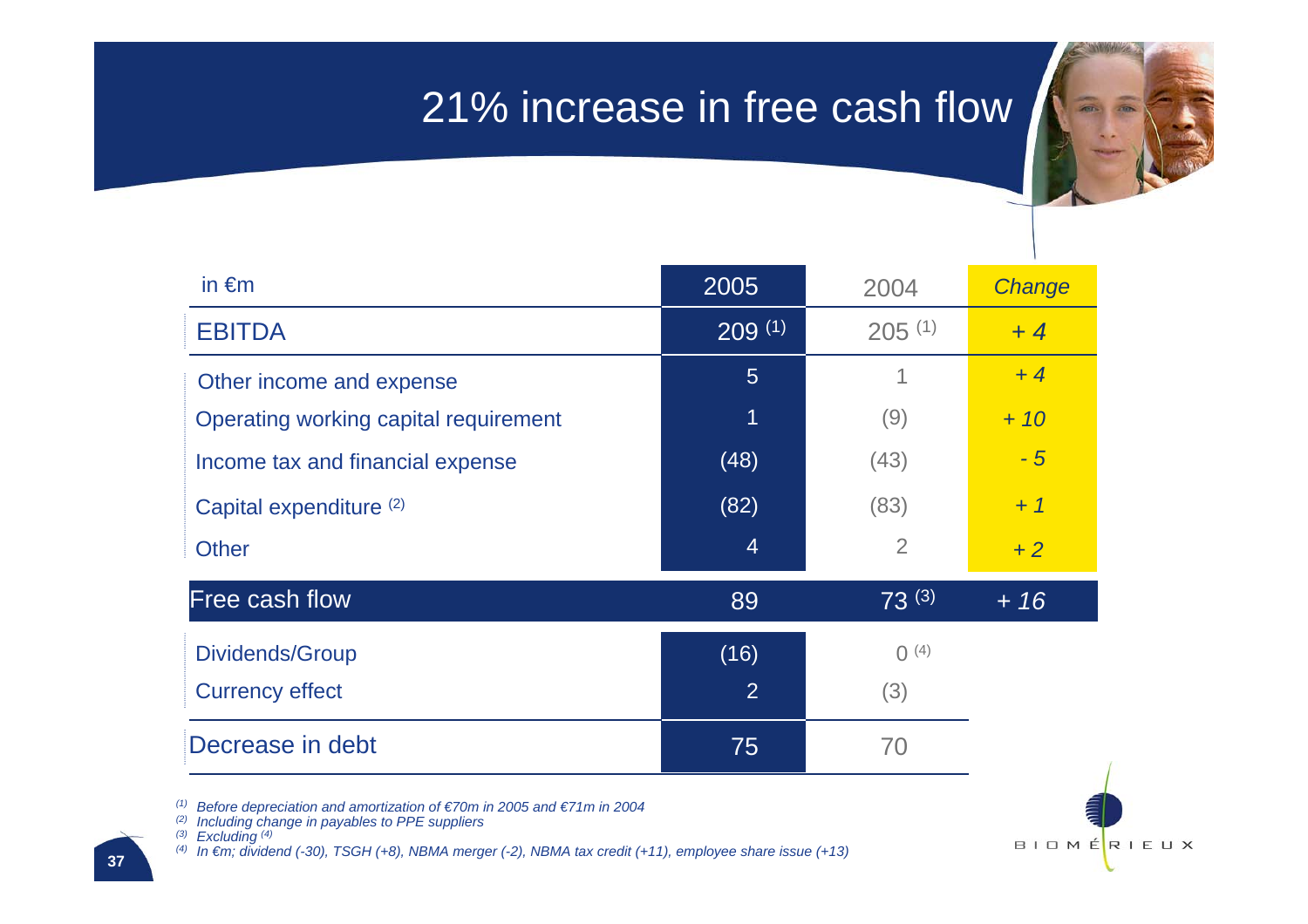## Continued implementation of the capital expenditure program

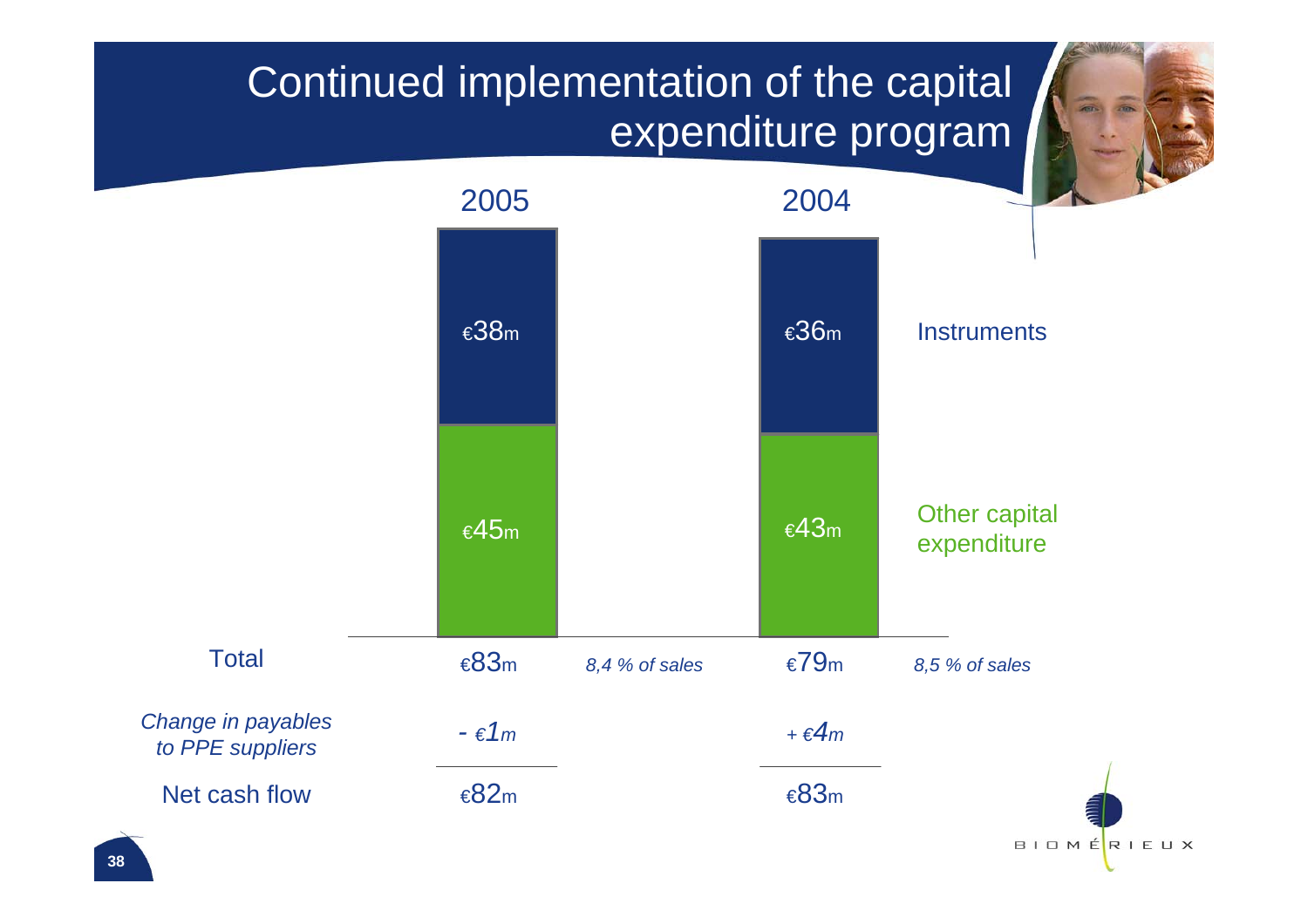### A stronger balance sheet



Op. WCR: 22% of sales

Syndicated loan in stand-by

` €260m

▶ Due in 2013

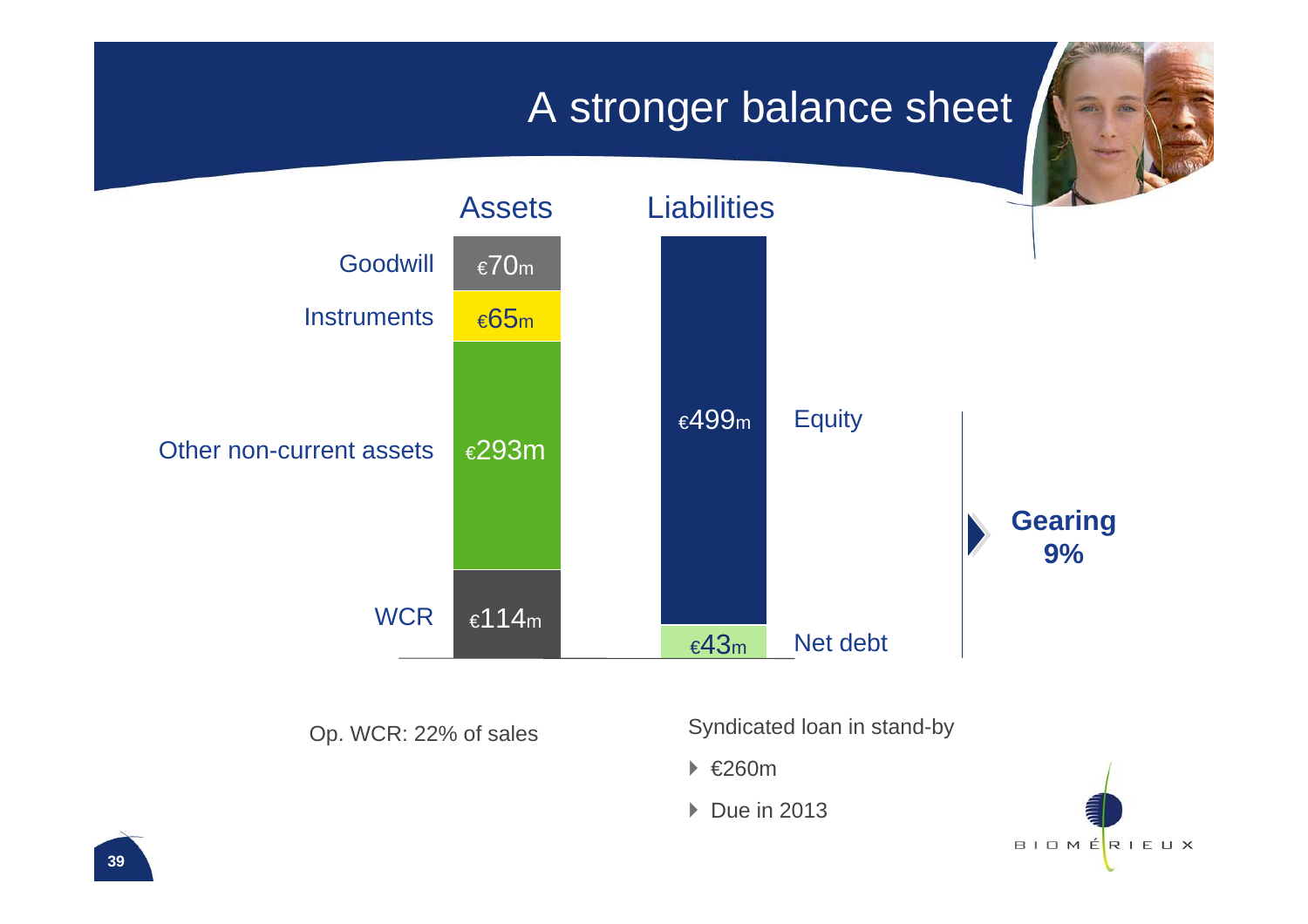#### Outline



Introduction

Another Year of Growth

Financial Review

![](_page_40_Picture_5.jpeg)

![](_page_40_Picture_6.jpeg)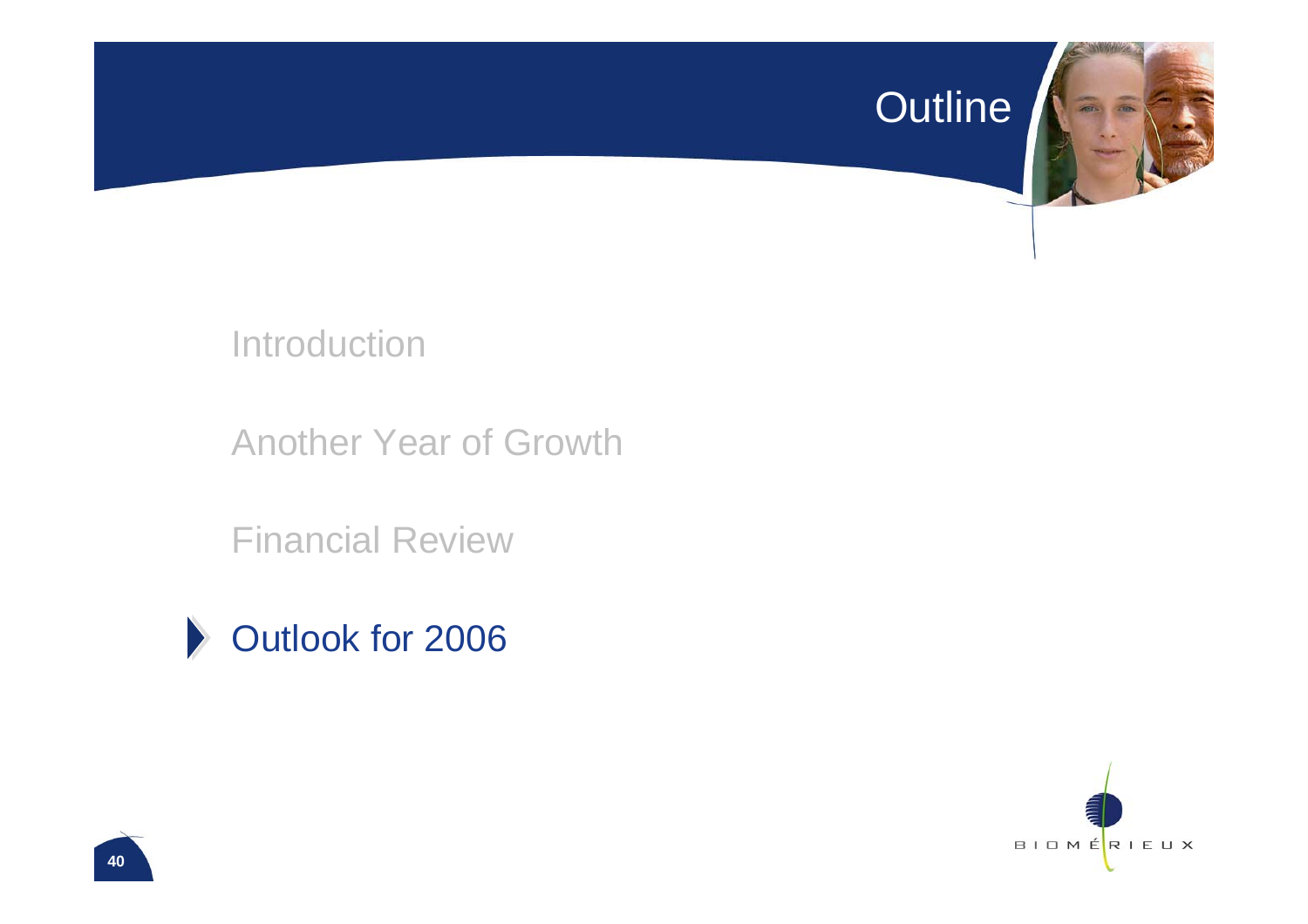### Outlook for 2006

#### $\blacktriangleright$ Sales growth of 5 to 6%\*

- $\triangleright$ Worldwide deployment of new platforms
- $\triangleright$ Launch of new parameters
- $\triangleright$ Ongoing geographical expansion
- $\triangleright$ Strengthening our strategic product ranges

#### $\blacktriangleright$ Target: 2006 operating margin on a par with 2005\*

- $\triangleright$  Heightened competition in immunoassays and industrial applications
- $\triangleright$ Full-year impact of higher raw material costs
- $\triangleright$ Launch of VIDIA<sup>®</sup>
- $\triangleright$ Continued investment in quality assurance systems
- $\triangleright$ Ongoing measures to improve productivity

![](_page_41_Picture_12.jpeg)

#### *\*At constant exchange rates and scope of consolidation*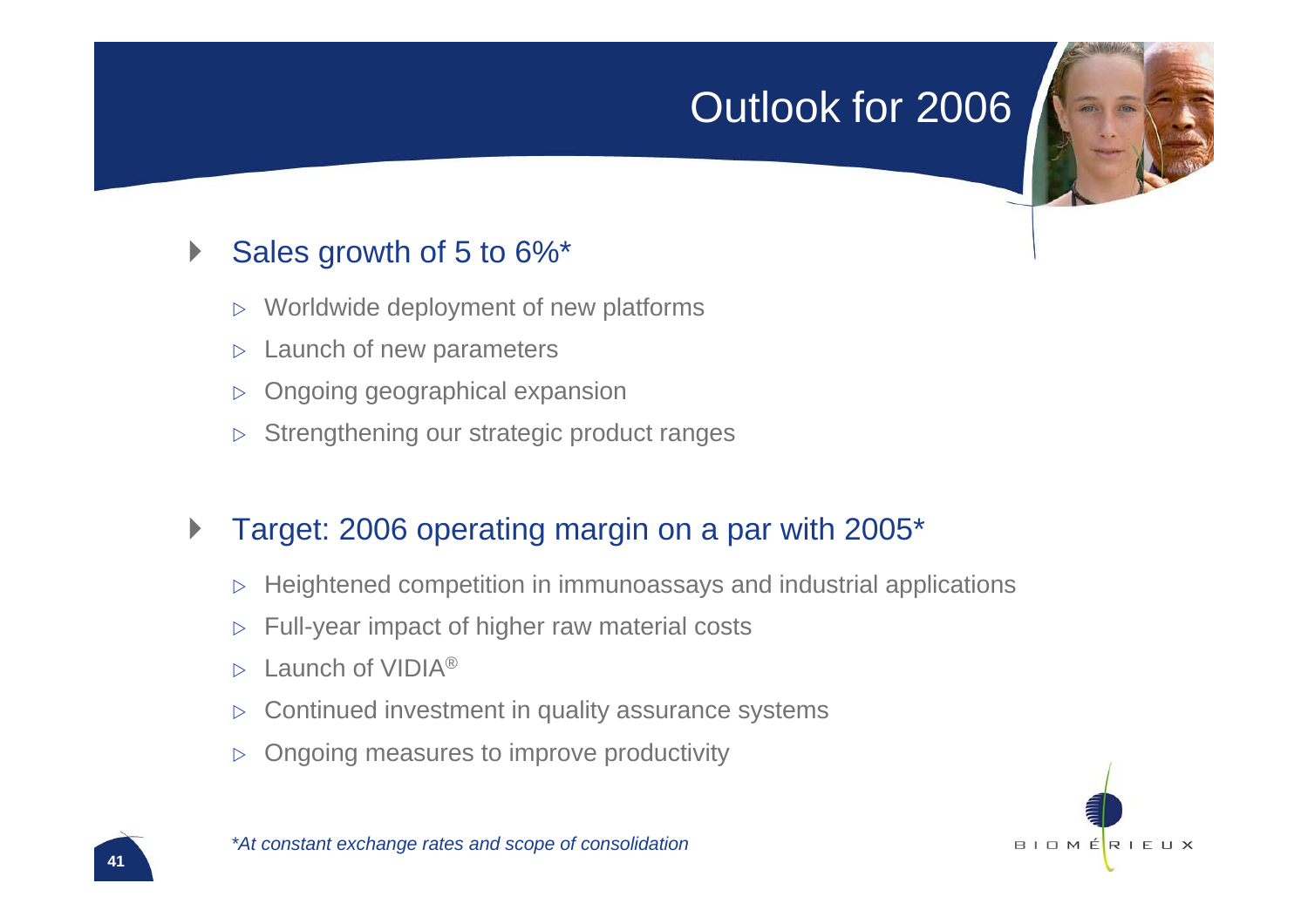![](_page_42_Picture_0.jpeg)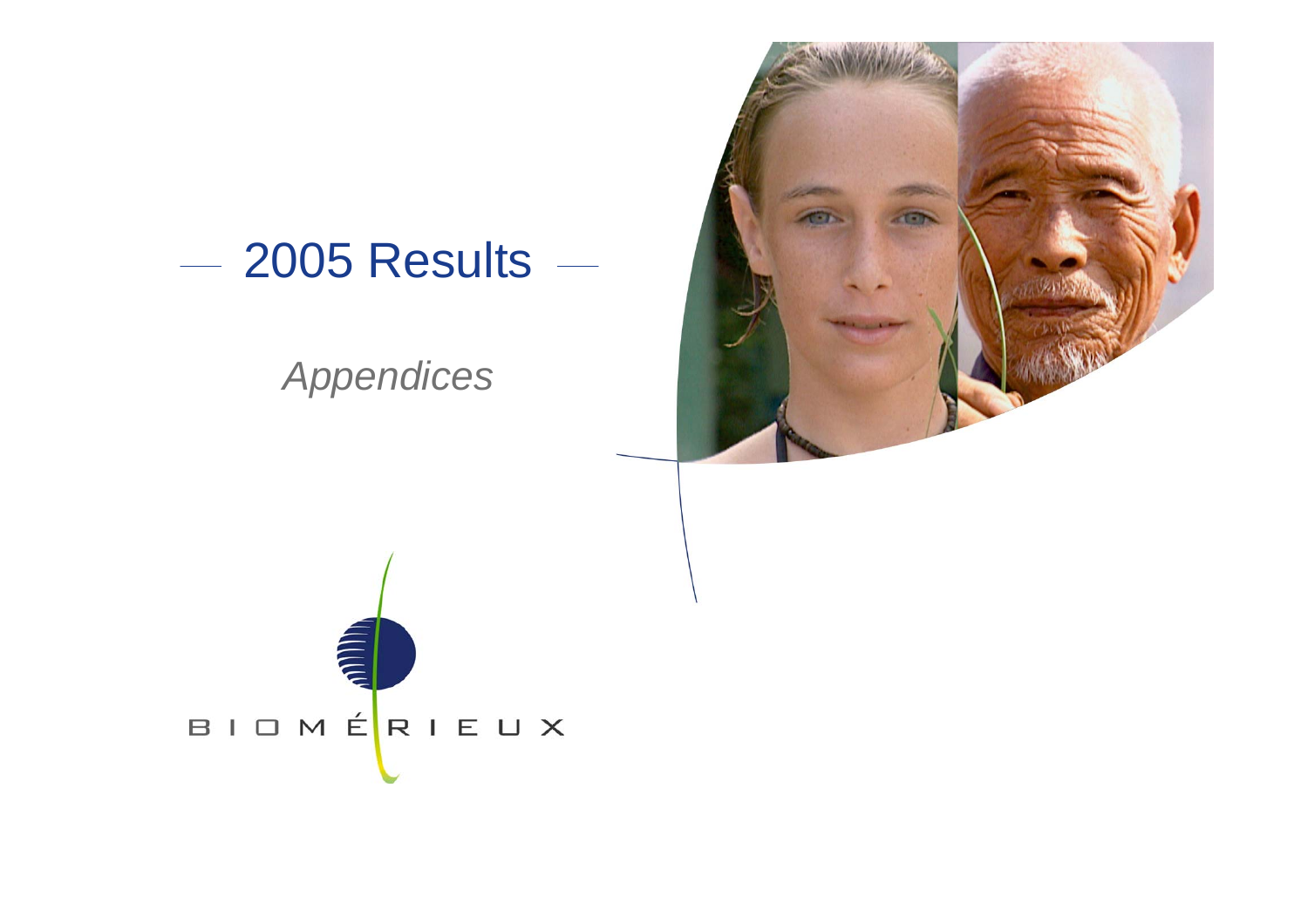# **Appendix**

![](_page_43_Picture_1.jpeg)

#### **Transition to IFRS:**

Reclassifications in the 2004 consolidated statement of income

![](_page_43_Picture_4.jpeg)